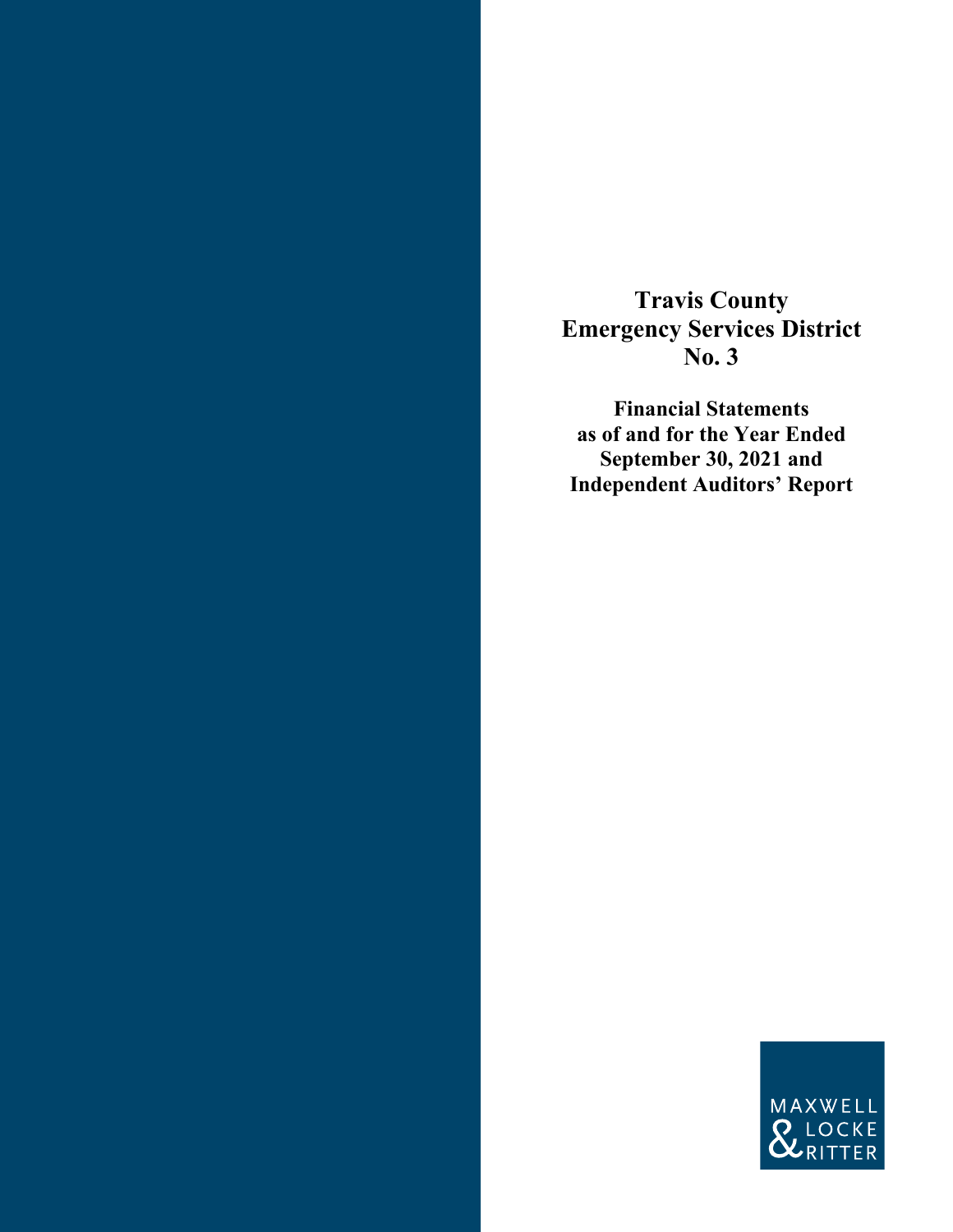## **Table of Contents**

|                                                                                                                                                 | Page           |
|-------------------------------------------------------------------------------------------------------------------------------------------------|----------------|
| <b>Independent Auditors' Report</b>                                                                                                             | 1              |
| Management's Discussion and Analysis                                                                                                            | $\overline{3}$ |
| <b>Basic Financial Statements:</b>                                                                                                              |                |
| <b>Statement of Net Position</b>                                                                                                                | 8              |
| <b>Statement of Activities</b>                                                                                                                  | 9              |
| <b>Balance Sheet - Governmental Funds</b>                                                                                                       | 10             |
| Statement of Revenues, Expenditures, and Changes in Fund<br><b>Balances - Governmental Funds</b>                                                | 11             |
| Reconciliation of the Statement of Revenues, Expenditures, and Changes<br>In Fund Balances of Governmental Funds to the Statement of Activities | 12             |
| Statement of Revenues, Expenditures, and Changes in Fund<br>Balance - Budget and Actual - General Fund                                          | 13             |
| Notes to Basic Financial Statements                                                                                                             | 14             |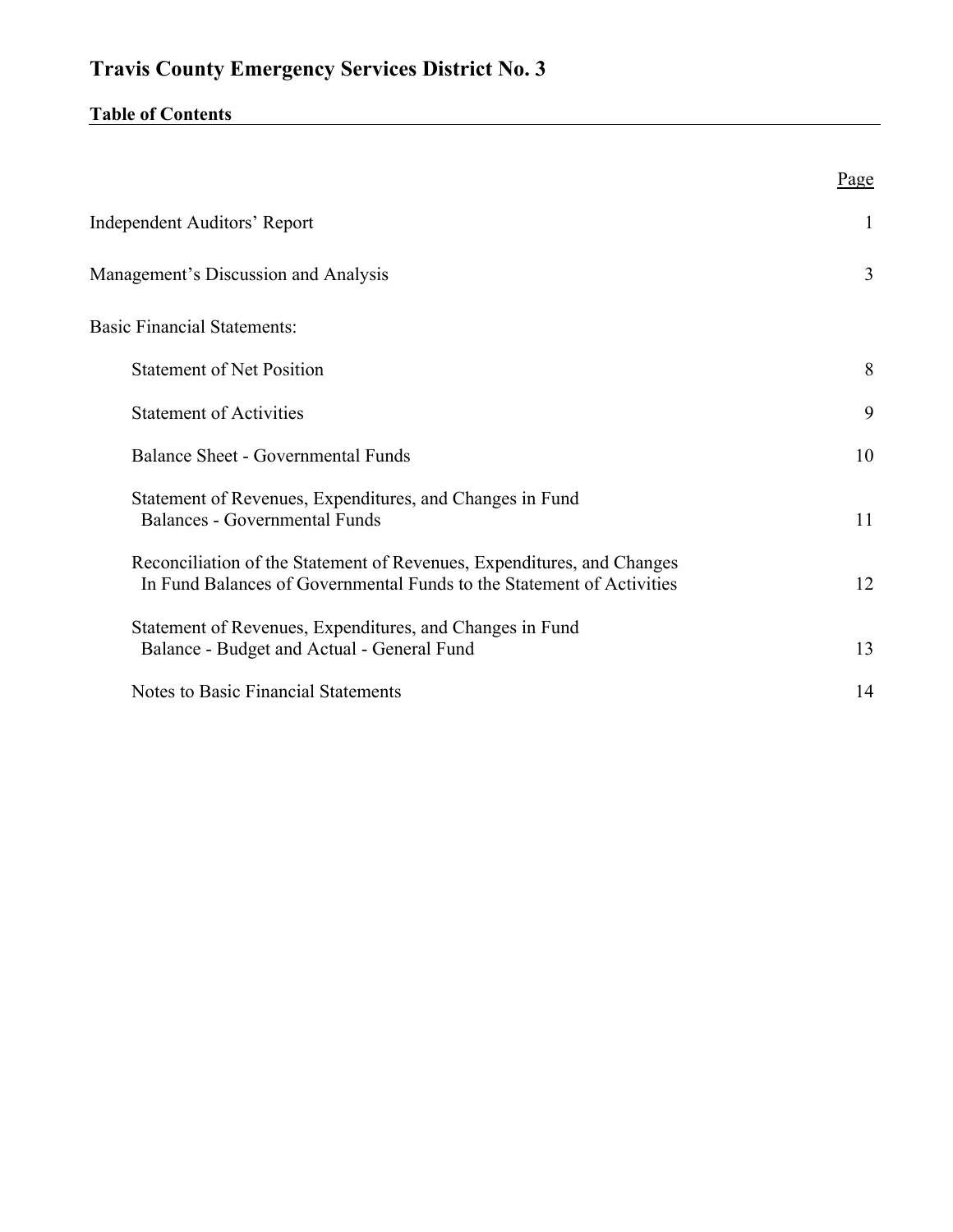

#### MAXWELL LOCKE & RITTER LLP

*Accountants and Consultants An Affiliate of CPAmerica International* tel (512) 370 3200 fax (512) 370 3250 www.mlrpc.com

Austin: 401 Congress Avenue, Suite 1100 Austin, TX 78701

Round Rock: 411 West Main Street, Suite 300 Round Rock, TX 78664

## **Independent Auditors' Report**

To the Board of Commissioners of Travis County Emergency Services District No. 3:

### **Report on the Financial Statements**

We have audited the accompanying financial statements of the governmental activities, the discretely presented component unit, and each major fund of Travis County Emergency Services District No. 3 (the "District"), as of and for the year ended September 30, 2021, and the related notes to the financial statements, which collectively comprise the District's basic financial statements as listed in the table of contents.

#### **Management's Responsibility for the Financial Statements**

Management is responsible for the preparation and fair presentation of these financial statements in accordance with accounting principles generally accepted in the United States of America; this includes the design, implementation, and maintenance of internal control relevant to the preparation and fair presentation of financial statements that are free from material misstatement, whether due to fraud or error.

## **Auditors' Responsibility**

Our responsibility is to express opinions on these financial statements based on our audit. We conducted our audit in accordance with auditing standards generally accepted in the United States of America. Those standards require that we plan and perform the audit to obtain reasonable assurance about whether the financial statements are free from material misstatement.

Affiliated Company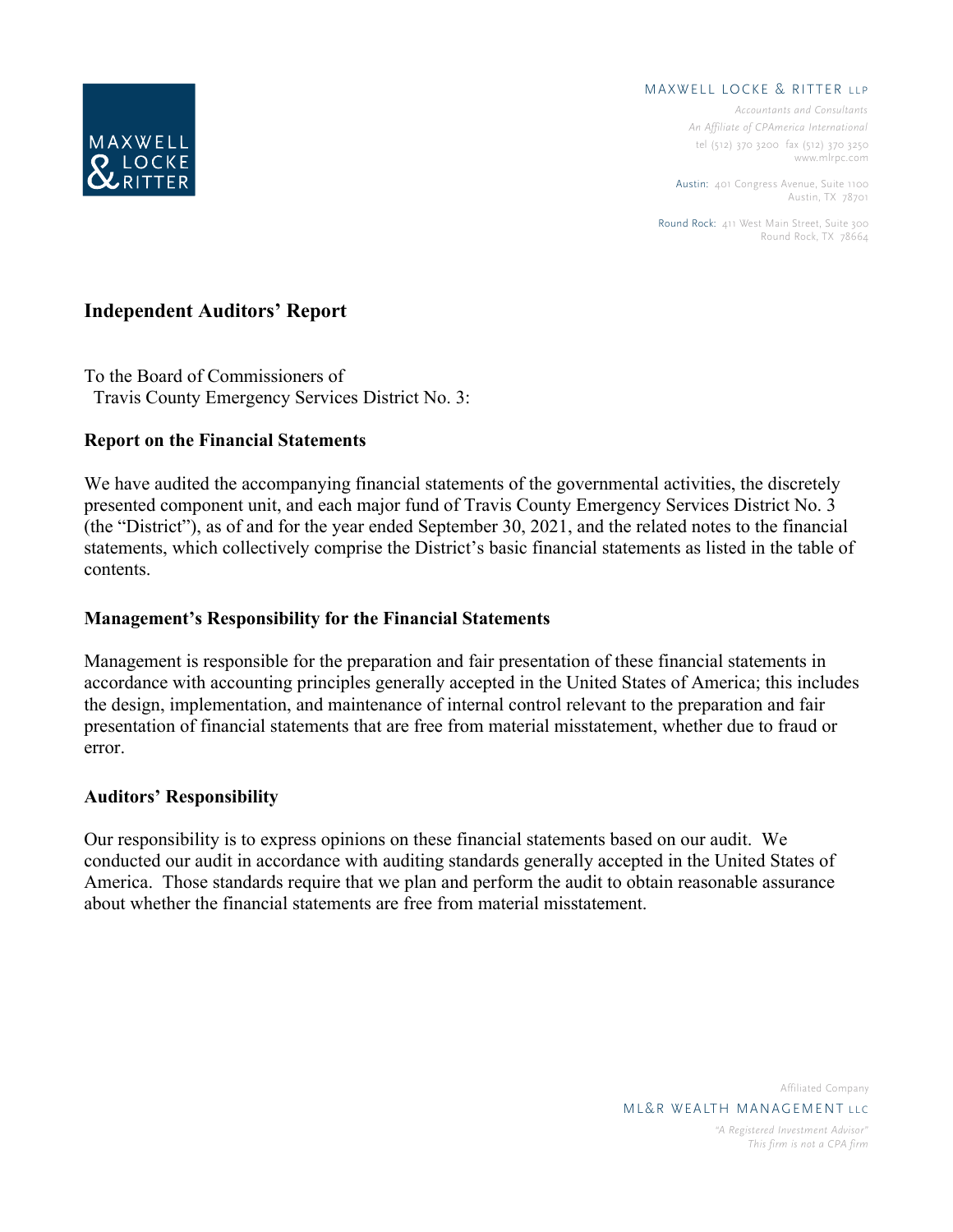An audit involves performing procedures to obtain audit evidence about the amounts and disclosures in the financial statements. The procedures selected depend on the auditors' judgment, including the assessment of the risks of material misstatement of the financial statements, whether due to fraud or error. In making those risk assessments, the auditor considers internal control relevant to the entity's preparation and fair presentation of the financial statements in order to design audit procedures that are appropriate in the circumstances, but not for the purpose of expressing an opinion on the effectiveness of the entity's internal control. Accordingly, we express no such opinion. An audit also includes evaluating the appropriateness of accounting policies used and the reasonableness of significant accounting estimates made by management, as well as evaluating the overall presentation of the financial statements.

We believe that the audit evidence we have obtained is sufficient and appropriate to provide a basis for our audit opinions.

#### **Opinions**

In our opinion, the financial statements referred to above present fairly, in all material respects, the respective financial position of the governmental activities, the discretely presented component unit, and each major fund of the District as of September 30, 2021, and the respective changes in financial position, and the respective budgetary comparison for the General Fund for the year then ended in accordance with accounting principles generally accepted in the United States of America.

### **Other Matters**

#### *Required Supplementary Information*

Accounting principles generally accepted in the United States of America require that the management's discussion and analysis on pages 3 through 7 be presented to supplement the basic financial statements. Such information, although not a part of the basic financial statements, is required by the Governmental Accounting Standards Board who considers it to be an essential part of financial reporting for placing the basic financial statements in an appropriate operational, economic, or historical context. We have applied certain limited procedures to the required supplementary information in accordance with auditing standards generally accepted in the United States of America, which consisted of inquiries of management about the methods of preparing the information and comparing the information for consistency with management's responses to our inquiries, the basic financial statements, and other knowledge we obtained during our audit of the basic financial statements. We do not express an opinion or provide any assurance on the information because the limited procedures do not provide us with sufficient evidence to express an opinion or provide any assurance.

Maxwell Locke + Ritter LLP

Austin, Texas March 28, 2022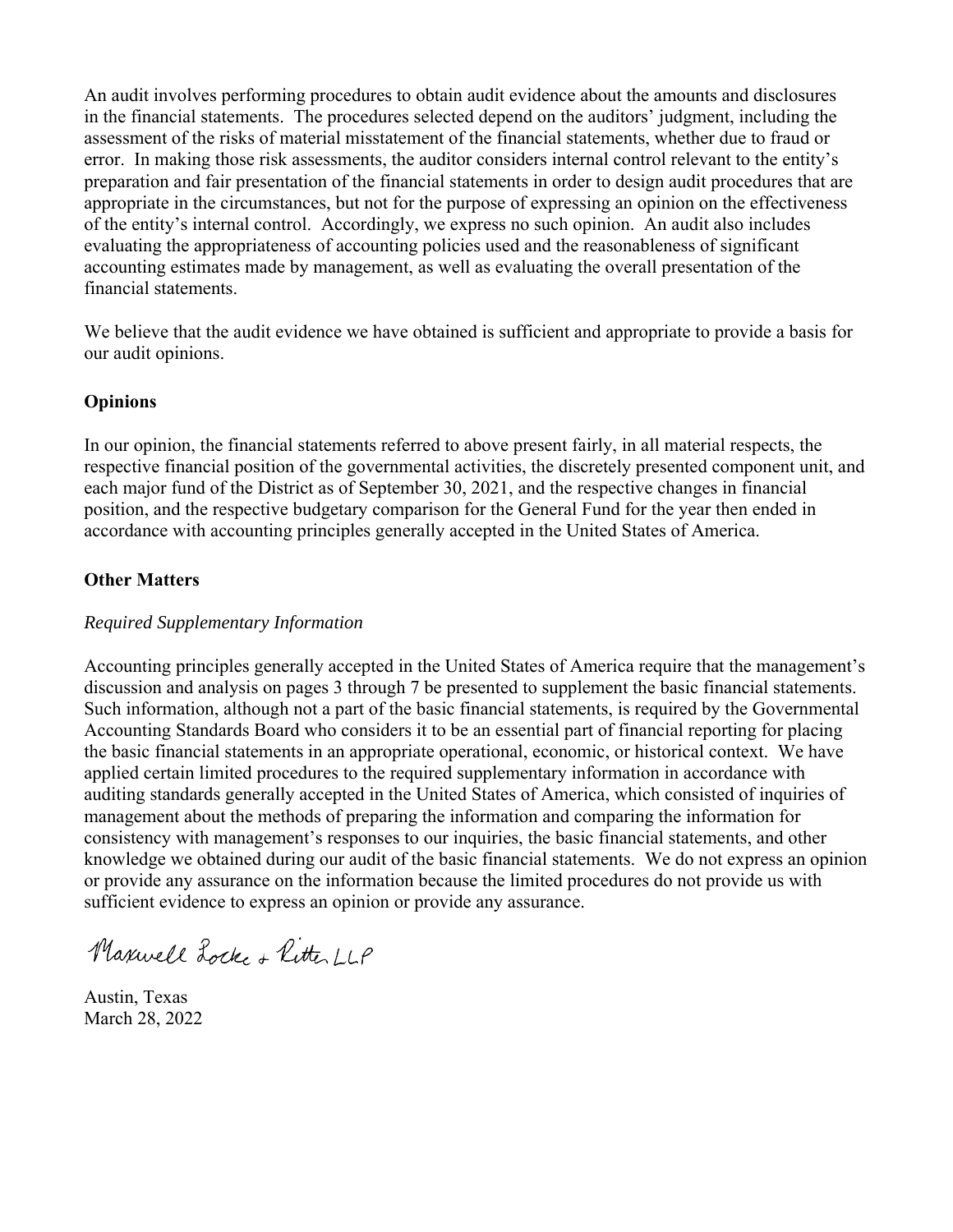### **Management's Discussion & Analysis September 30, 2021**

In accordance with Governmental Accounting Standards Board ("GASB") Statement No. 34, the management of Travis County Emergency Services District No. 3 (the "District") offers the following narrative on the financial performance of the District as of and for the year ended September 30, 2021. Please read it in connection with the District's financial statements that follow.

## **Financial Highlights**

- The District's net position at September 30, 2021 was \$18,039,019.
- The fund balance for the General Fund at September 30, 2021 was \$11,202,409, an increase of \$391,624 from the prior year.
- The District's General Fund had revenues of \$7,804,595, proceeds from sale of capital assets of \$270,000, and expenditures of \$7,682,971 for the year ended September 30, 2021.

## **Overview of the Financial Statements**

This discussion and analysis is intended to serve as an introduction to the District's basic financial statements. The District's basic financial statements are comprised of three parts: 1) government-wide financial statements 2) fund financial statements and 3) notes to the basic financial statements. This report also contains required supplementary information in addition to the basic financial statements themselves*.* 

**Government-Wide Financial Statements -** The government-wide financial statements are designed to provide readers with a broad overview of the District's finances in a manner similar to that of a private sector business.

The Statement of Net Position presents information on all of the District's assets and liabilities, with the difference between the two reported as net position. Over time, increases or decreases in net position may serve as a useful indicator as to whether the financial position of the District is improving or deteriorating.

The Statement of Activities presents information showing how the District's net position changed during the most recent fiscal year. All changes in net position are reported as soon as the underlying event giving rise to the change occurs, regardless of the timing of the related cash flows. Thus, revenues and expenses are reported in this statement for some items that will only result in cash flows in future fiscal years, such as uncollected property taxes and earned, but unused, sick and vacation leave.

**Fund Financial Statements -** A fund is a grouping of related accounts that is used to maintain control over resources that have been segregated for specific activities or objectives. The District, like other state and local governments, uses fund accounting to ensure and demonstrate compliance with finance-related legal requirements. All of the funds of the District are considered governmental funds.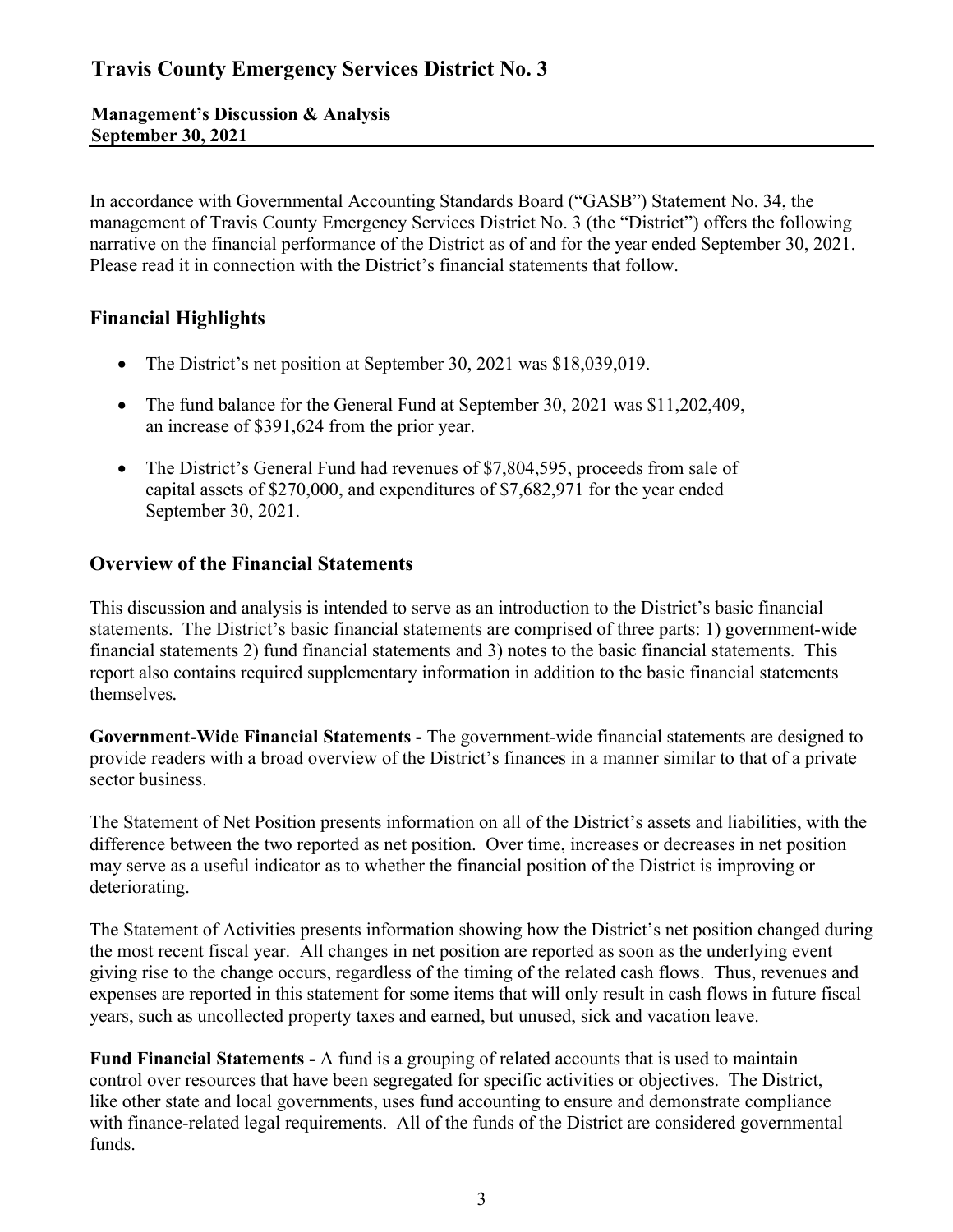**Governmental Funds -** Governmental funds are used to account for essentially the same functions reported as governmental activities in the government-wide financial statements. However, unlike the government-wide financial statements, governmental fund financial statements focus on near-term inflows and outflows of spendable resources, as well as on balances of spendable resources available at the end of the fiscal year. Such information may be useful in evaluating a government's near term financing requirements.

Because the focus of governmental funds is narrower than that of the government-wide financial statements, it is useful to compare the information presented for governmental funds with similar information presented for governmental activities in the government-wide financial statements.

By doing so, readers may better understand the long-term impact of the government's near-term financing decisions. The governmental funds balance sheet provides a reconciliation to facilitate the comparison between total fund balances and net position of governmental activities. There is a reconciliation of the statement of revenues, expenditures, and changes in fund balances of governmental funds to the statement of activities on page 12.

The District maintains a General Fund and Debt Service Fund. Information is presented separately in the governmental funds balance sheet and in the governmental funds statement of revenues, expenditures, and changes in fund balances for these funds as they are considered to be major funds.

The District adopts an annual appropriated budget for the General Fund. A budgetary comparison for the General Fund has been provided to demonstrate compliance with this budget.

**Notes to the Basic Financial Statements -** The notes provide additional information that is essential to a full understanding of the data provided in the government-wide and fund financial statements.

## **Government-Wide Financial Analysis**

The District's net position as of September 30, 2021 and 2020 is shown in the table below. Our analysis below focuses on the net position and changes in the net position of the District's governmental activities as reported in the accrual basis of accounting.

#### **Statement of Net Position**

|                                                                                 | Governmental Activities as of |                                   |               |                                  |  |  |
|---------------------------------------------------------------------------------|-------------------------------|-----------------------------------|---------------|----------------------------------|--|--|
|                                                                                 | September 30,<br>2021         |                                   |               | September 30,<br>2020            |  |  |
| Current assets<br>Capital assets (net of accumulated depreciation)              | \$                            | 11,460,188<br>7,996,039           | \$            | 11,192,087<br>6,337,710          |  |  |
| Total assets                                                                    |                               | 19,456,227                        | \$            | 17,529,797                       |  |  |
| Current liabilities<br>Non-current liabilities                                  | \$                            | 863,096<br>554,112                | $\mathcal{S}$ | 919,700<br>887,392               |  |  |
| <b>Total liabilities</b>                                                        |                               | 1,417,208                         | \$            | 1,807,092                        |  |  |
| Net investment in capital assets<br>Restricted for debt service<br>Unrestricted | $\mathbb{S}$                  | 7,121,927<br>13,401<br>10,903,691 | \$            | 5,140,318<br>6,894<br>10,575,493 |  |  |
| Total net position                                                              |                               | 18,039,019                        |               | 15,722,705                       |  |  |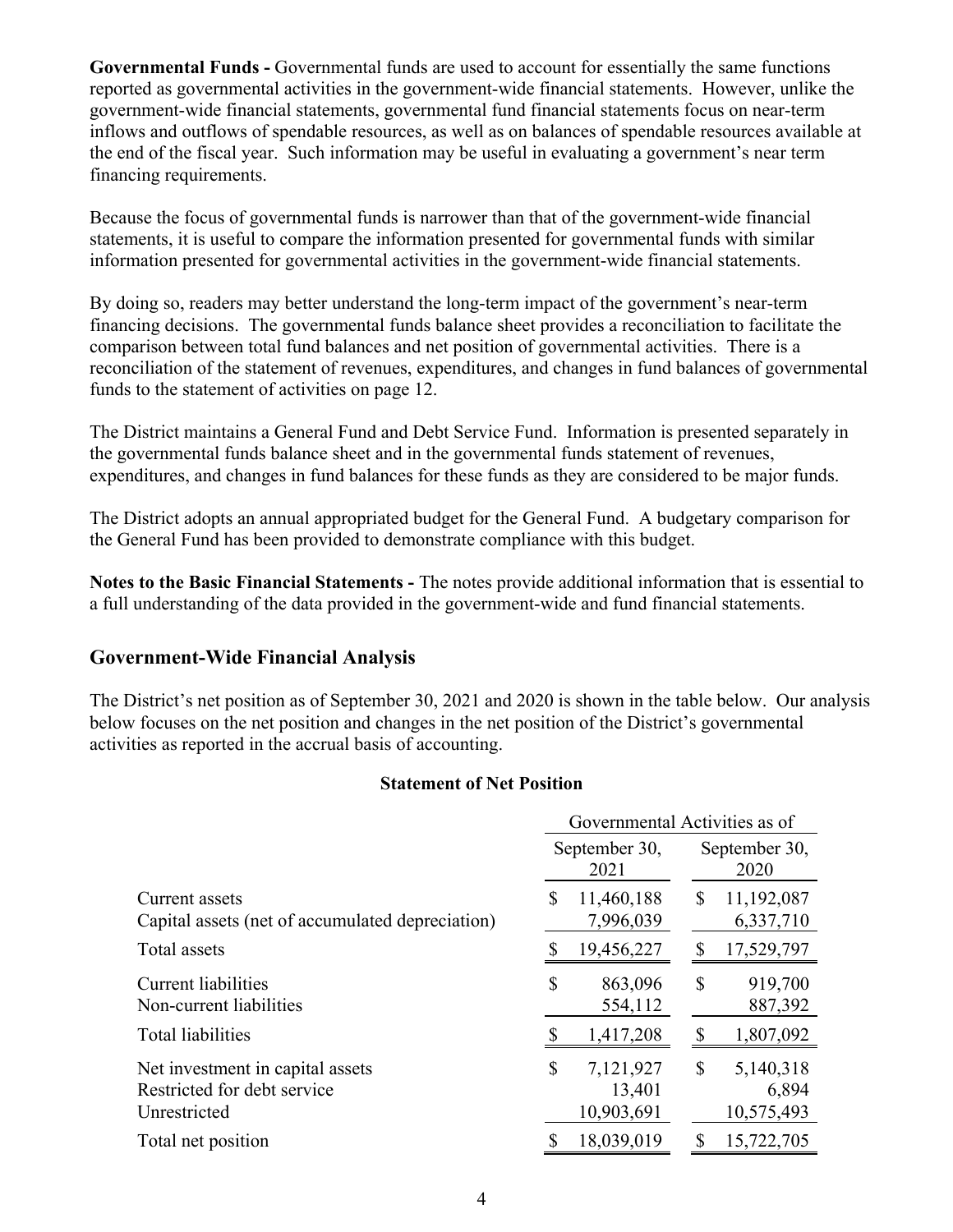The District's total assets were \$19,456,227 as of September 30, 2021, of which \$7,996,039 is accounted for by capital assets. The District had outstanding liabilities of \$1,417,208 as of September 30, 2021, of which \$820,000 represents outstanding principal on bonds payable maturing through 2025. Net position increased to \$18,039,019 as of September 30, 2021, an increase of \$2,316,314 as compared to the net position as of September 30, 2020.

The changes in net position for the years ended September 30, 2021 and 2020 is shown in the table below.

|                                    | September 30,<br>2021     | September 30,<br>2020 |  |  |
|------------------------------------|---------------------------|-----------------------|--|--|
| Expenses:                          |                           |                       |  |  |
| Fire and emergency services        | $\mathbb{S}$<br>5,407,702 | \$<br>5,092,556       |  |  |
| General government                 | 480,078                   | 366,363               |  |  |
| Debt service                       | 19,845                    | 29,007                |  |  |
| <b>Total Expenses</b>              | 5,907,625                 | 5,487,926             |  |  |
| Revenues:                          |                           |                       |  |  |
| Program revenues:                  |                           |                       |  |  |
| Charges for services               | 171,185                   | 154,144               |  |  |
| Operating grants and contributions | 4,500                     | 3,040                 |  |  |
| General revenues:                  |                           |                       |  |  |
| Property taxes                     | 2,871,994                 | 2,801,188             |  |  |
| Sales taxes                        | 4,994,680                 | 3,853,522             |  |  |
| Interest and other income          | 181,580                   | 139,947               |  |  |
| <b>Total Revenues</b>              | 8,223,939                 | 6,951,841             |  |  |
| Change in Net Position             | 2,316,314                 | 1,463,915             |  |  |
| Net Position, Beginning            | 15,722,705                | 14,258,790            |  |  |
| Net Position, Ending               | 18,039,019                | \$<br>15,722,705      |  |  |

## **Statement of Activities**

General revenues totaled \$8,048,254 for the year ended September 30, 2021, of which \$2,871,994 (36%) was generated by property tax revenue and \$4,994,680 (62%) was generated by sales tax revenue. Expenses totaled \$5,907,625 for the year ended September 30, 2021, of which \$5,407,702 (92%) represents fire and emergency services expenses. Net position increased by \$2,316,314 for the year ended September 30, 2021 compared to an increase of \$1,463,915 for the year ended September 30, 2020.

## **The District's Governmental Funds**

As of September 30, 2021, the District's General Fund reported total assets of \$11,454,329, total liabilities of \$194,965, and deferred inflows of resources related to uncollected property taxes of \$56,955, resulting in fund balance of \$11,202,409, which is an increase of \$391,624 over the prior year fund balance.

As of September 30, 2021, the District's Debt Service Fund had a fund balance of \$9,592, all of which is restricted for payment of debt service.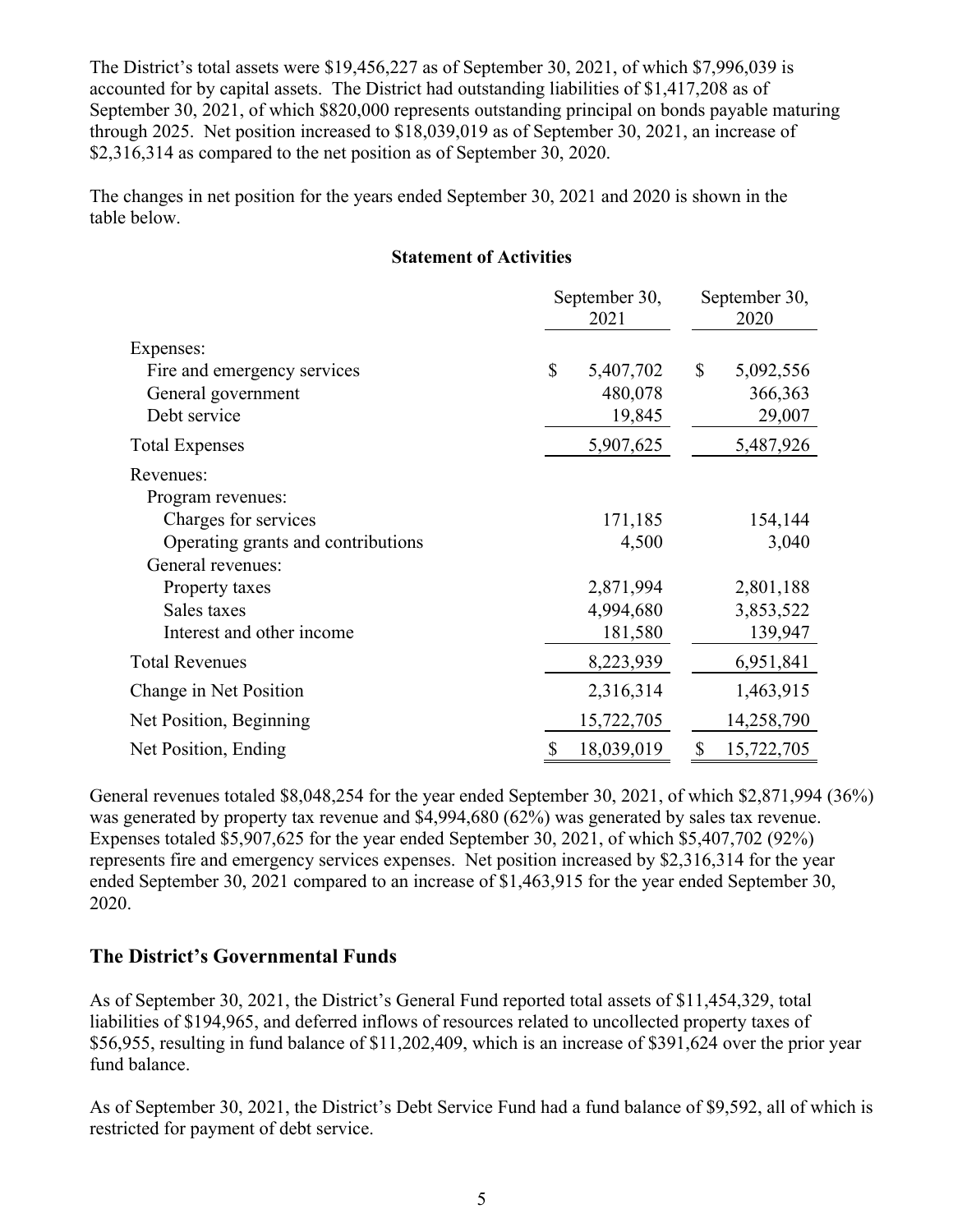## **General Fund Budgetary Highlights**

Actual expenditures in the General Fund totaled \$7,682,971 for the year ended September 30, 2021, \$424,933 less than the final budget. The budget variance is primarily due to the District not expending as much in public safety expenditures and debt service payments which were expended from the Debt Service Fund, which was partially offset by higher than budgeted capital outlay expenditures. Resources available for appropriation (revenues) totaled \$7,804,595 for the year ended September 30, 2021, \$298,309 less than the final budget. The budget variance is primarily due to less TIFMAS reimbursements and property taxes in the current year, which was partially offset by higher than budgeted sales tax collections.

## **Capital Assets and Long-Term Debt Administration**

## **Capital Assets**

At September 30, 2021 and 2020, the District had the following capital assets in operation:

### **Capital Assets at Year End**

|                            | September 30,<br>2021 |    |             |
|----------------------------|-----------------------|----|-------------|
| Land                       | \$<br>1,350,661       | S  | 1,350,661   |
| Buildings and improvements | 7,004,121             |    | 6,087,880   |
| Fire trucks and vehicles   | 3,537,737             |    | 2,933,732   |
| Equipment                  | 508,224               |    | 508,224     |
| Construction in progress   |                       |    | 88,641      |
| Total capital assets       | 12,400,743            |    | 10,969,138  |
| Accumulated depreciation   | (4,404,704)           |    | (4,631,428) |
| Total net capital assets   | \$<br>7,996,039       | \$ | 6,337,710   |

More detailed information about the District's capital assets is presented in the *Notes to Basic Financial Statements.* 

## **Long-Term Debt Administration**

At September 30, 2021 and 2020, the District's long-term debt were comprised of the following:

#### **Long-Term Debt at Year End**

|                                   |  | September 30,<br>2021 | September 30,<br>2020 |                     |  |
|-----------------------------------|--|-----------------------|-----------------------|---------------------|--|
| Series 2013 bonds<br>Bond premium |  | 820,000<br>54,112     |                       | 1,130,000<br>67,392 |  |
| Total                             |  | 874,112               |                       | 1,197,392           |  |

More detailed information about the District's long-term debt is presented in the *Notes to Basic Financial Statements.*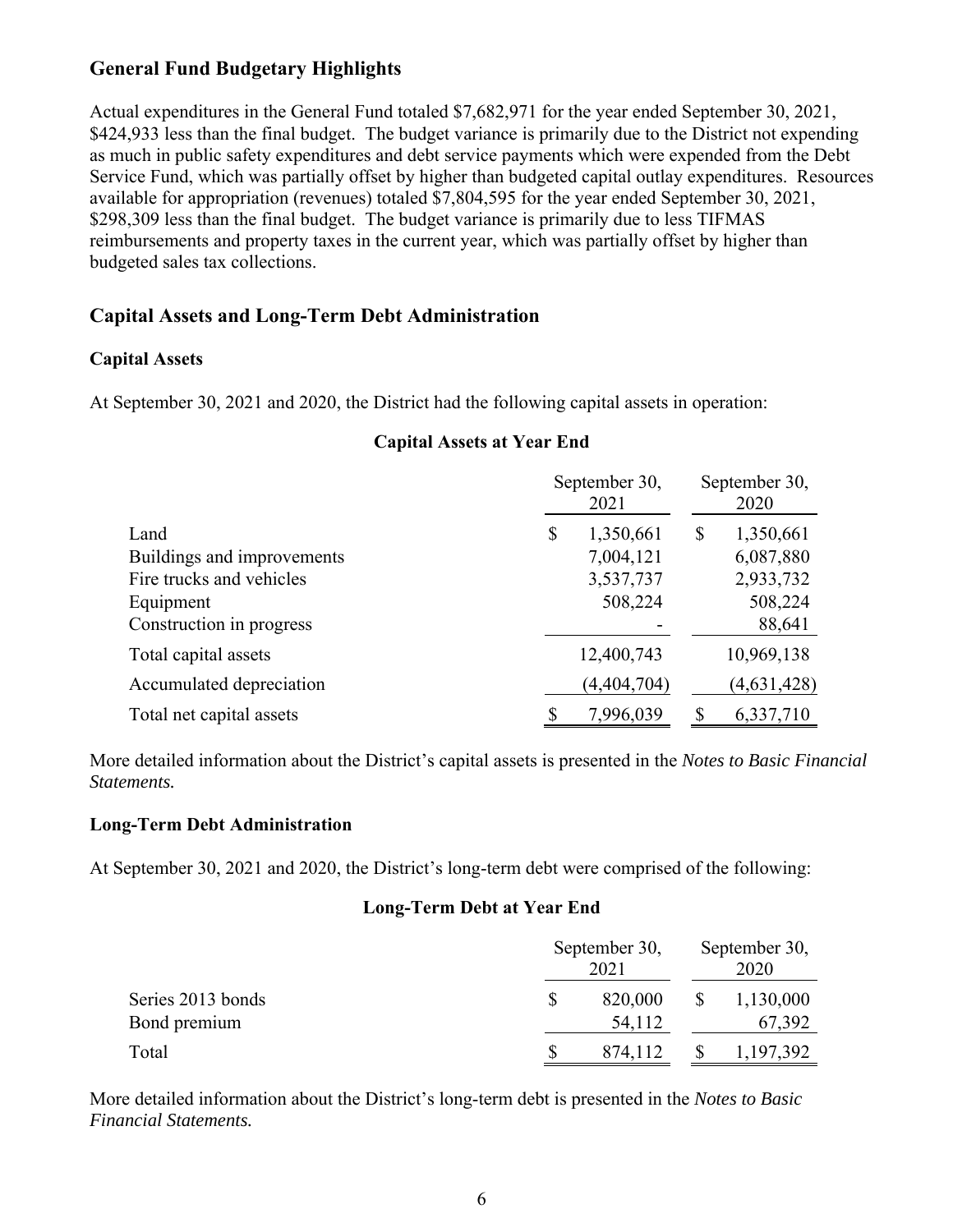## **Economic Factors, Next Year's Budgets and Rates**

The District's Board of Commissioners considered various factors when setting the 2022 budget, tax rates, and necessary expenditures for the next year's activities. The District's budgetary growth has mirrored its residential growth and the economy. Tax revenues are currently limited by the mandatory \$0.10 per \$100 of assessed valuation cap. The adopted budget for the year ended September 30, 2022 for the District's General Fund projects a fund balance increase of \$21,575. Compared to the 2021 budget for the General Fund, 2022 budgeted revenues are expected to decrease by \$1,397,677; expenditures are expected to decrease by \$1,419,252.

## **Contacting the District's Financial Management**

This financial report is designed to provide a general overview of the District's finances and to demonstrate the District's accountability for the funds it receives. Questions concerning any of the information provided in this report or requests for additional financial information should be addressed to the District at Travis County Emergency Services District No. 3, Attn: Treasurer, 4111 Barton Creek Boulevard, Austin, Texas 78735.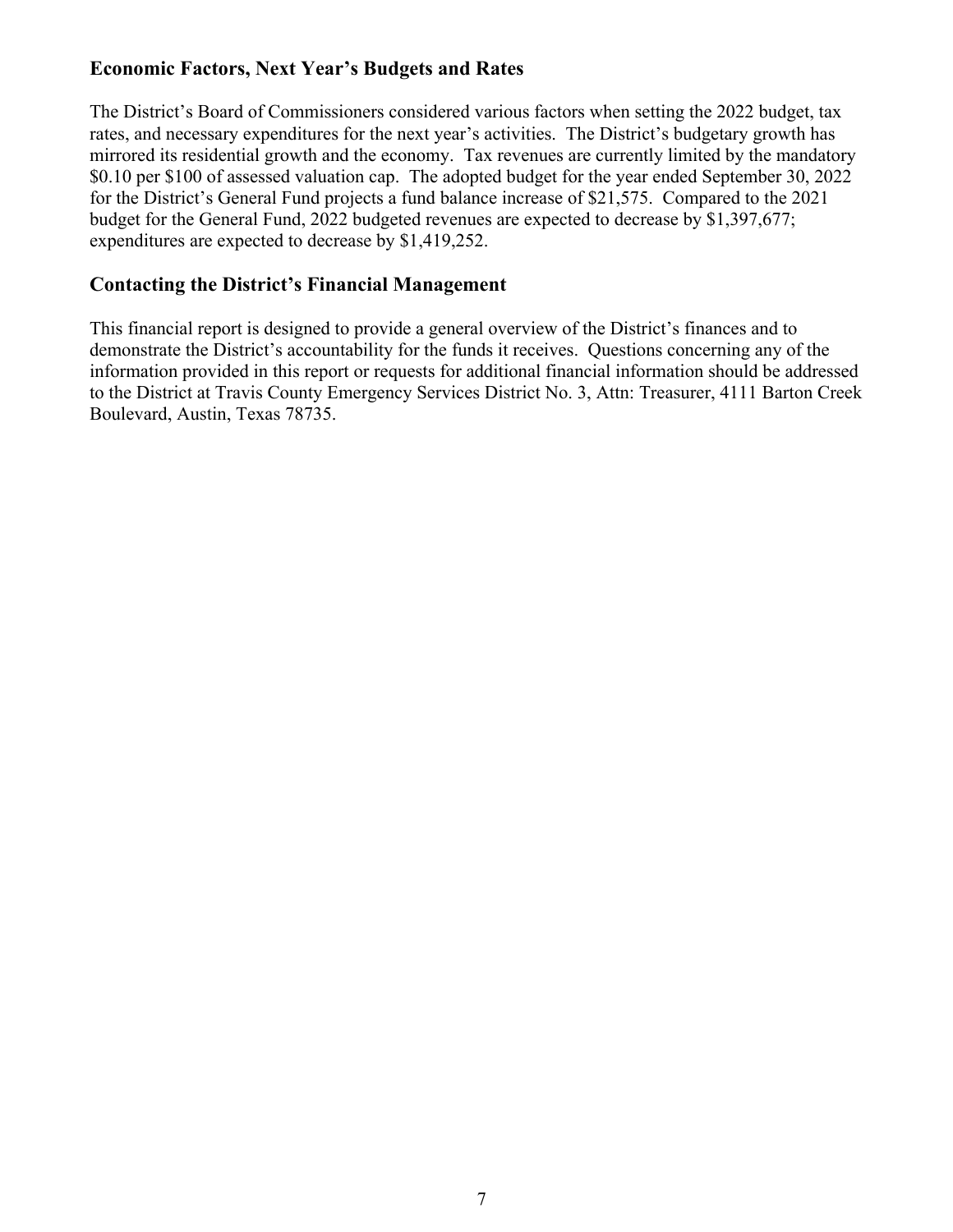## **Statement of Net Position September 30, 2021**

| Assets:<br>\$<br>4,692,601<br>Cash and cash equivalents<br>5,475,053<br>Investments<br>Receivables: | \$                        | 13,394 |
|-----------------------------------------------------------------------------------------------------|---------------------------|--------|
|                                                                                                     |                           |        |
|                                                                                                     |                           |        |
|                                                                                                     |                           |        |
|                                                                                                     |                           |        |
| Property taxes, net<br>62,814                                                                       |                           |        |
| Sales taxes<br>877,866                                                                              |                           |        |
| Other<br>82,318                                                                                     |                           |        |
| 269,536<br>Prepaid items                                                                            |                           |        |
| Capital assets (net of                                                                              |                           |        |
| accumulated depreciation):                                                                          |                           |        |
| Land<br>1,350,661                                                                                   |                           |        |
| 4,531,368<br>Buildings and improvements                                                             |                           |        |
| Fire trucks and vehicles<br>2,060,460                                                               |                           |        |
| Equipment<br>53,550                                                                                 |                           |        |
| Total assets<br>19,456,227<br>$\mathbb{S}$                                                          | $\mathbb S$               | 13,394 |
| <b>Liabilities:</b>                                                                                 |                           |        |
| $\mathcal{S}$<br>Accounts payable<br>29,878                                                         | $\mathbb{S}$              |        |
| <b>Accrued liabilities</b><br>155,495                                                               |                           |        |
| Accrued interest payable<br>2,050                                                                   |                           |        |
| Long-term liabilities:                                                                              |                           |        |
| Due within one year<br>675,673                                                                      |                           |        |
| Due after one year<br>554,112                                                                       |                           |        |
| <b>Total liabilities</b><br>1,417,208                                                               |                           |        |
| <b>Net Position:</b>                                                                                |                           |        |
| Net investment in capital assets<br>7,121,927                                                       |                           |        |
| Restricted for debt service<br>13,401                                                               |                           |        |
| Unrestricted<br>10,903,691                                                                          |                           | 13,394 |
| $\boldsymbol{\mathsf{S}}$<br>18,039,019<br>Total net position                                       | $\boldsymbol{\mathsf{S}}$ | 13,394 |

The notes to financial statements are an integral part of this statement.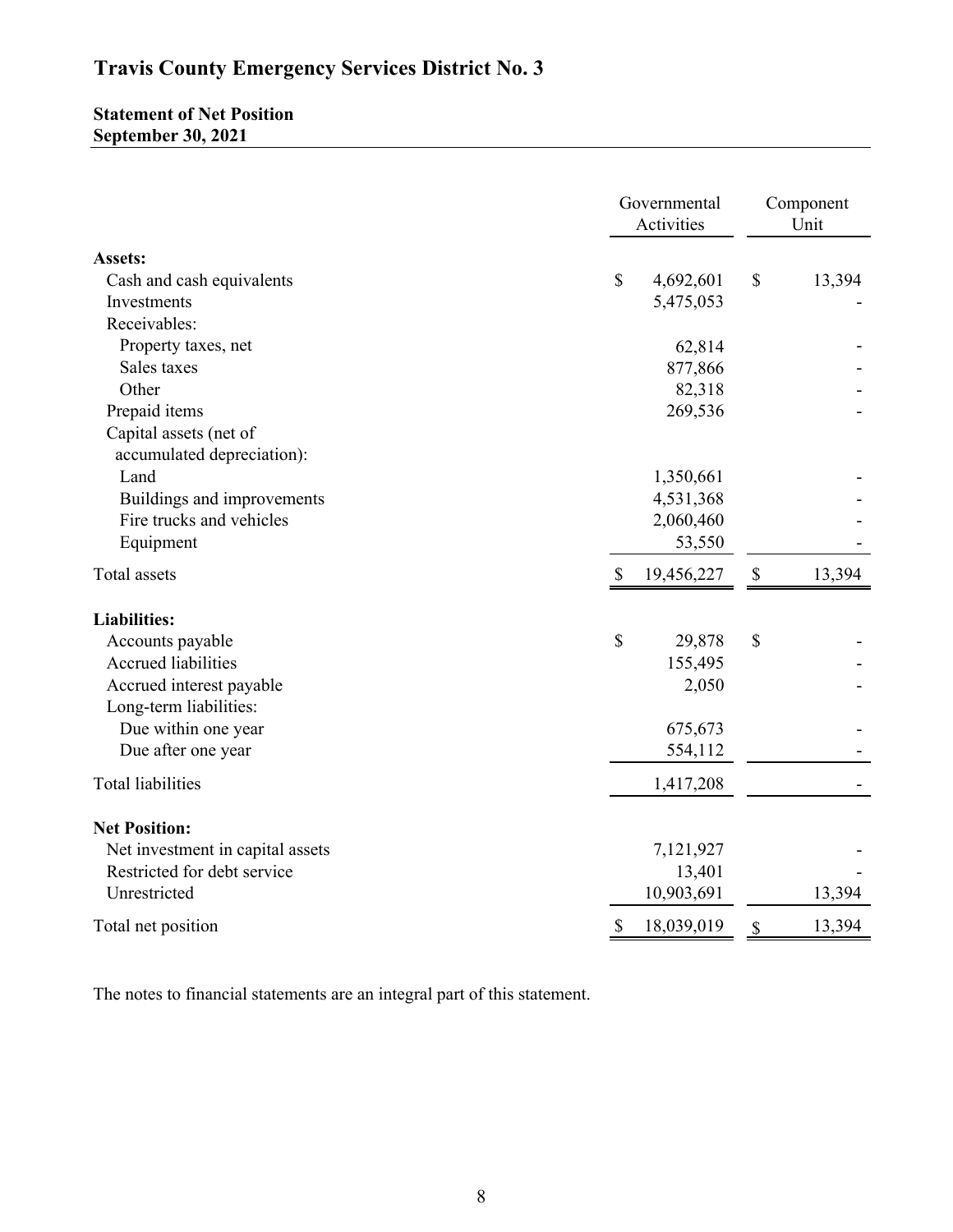## **Statement of Activities Year Ended September 30, 2021**

|                                                                                               |                                                                                                                       | Program Revenues        |                                          | Net (Expense) Revenue<br>and Changes in Net Position        |                   |
|-----------------------------------------------------------------------------------------------|-----------------------------------------------------------------------------------------------------------------------|-------------------------|------------------------------------------|-------------------------------------------------------------|-------------------|
|                                                                                               | Expenses                                                                                                              | Charges for<br>Services | Operating<br>Grants and<br>Contributions | Governmental<br>Activities                                  | Component<br>Unit |
| Governmental activities:<br>Fire and emergency services<br>General government<br>Debt service | 5,407,702<br>480,078<br>19,845                                                                                        | 171,185                 | 4,500                                    | (5,232,017)<br>(480,078)<br>(19, 845)                       |                   |
| Total governmental activities                                                                 | 5,907,625                                                                                                             | 171,185                 | 4,500                                    | (5,731,940)                                                 |                   |
| Component unit-<br><b>Response Training Foundation</b>                                        | 3,000                                                                                                                 |                         | 2,312                                    |                                                             | (688)             |
|                                                                                               | General revenues:<br>Property taxes<br>Sales taxes<br>Interest income<br><b>TIFMAS</b> reimbursements<br>Other income |                         |                                          | \$<br>2,871,994<br>4,994,680<br>30,415<br>41,789<br>109,376 | \$                |
|                                                                                               | Total general revenues                                                                                                |                         |                                          | 8,048,254                                                   |                   |
|                                                                                               | Change in net position<br>Net position - beginning                                                                    |                         |                                          | 2,316,314<br>15,722,705                                     | (688)<br>14,082   |
|                                                                                               | Net position - ending                                                                                                 |                         |                                          | \$18,039,019                                                | \$<br>13,394      |

The notes to the financial statements are an integral part of this statement.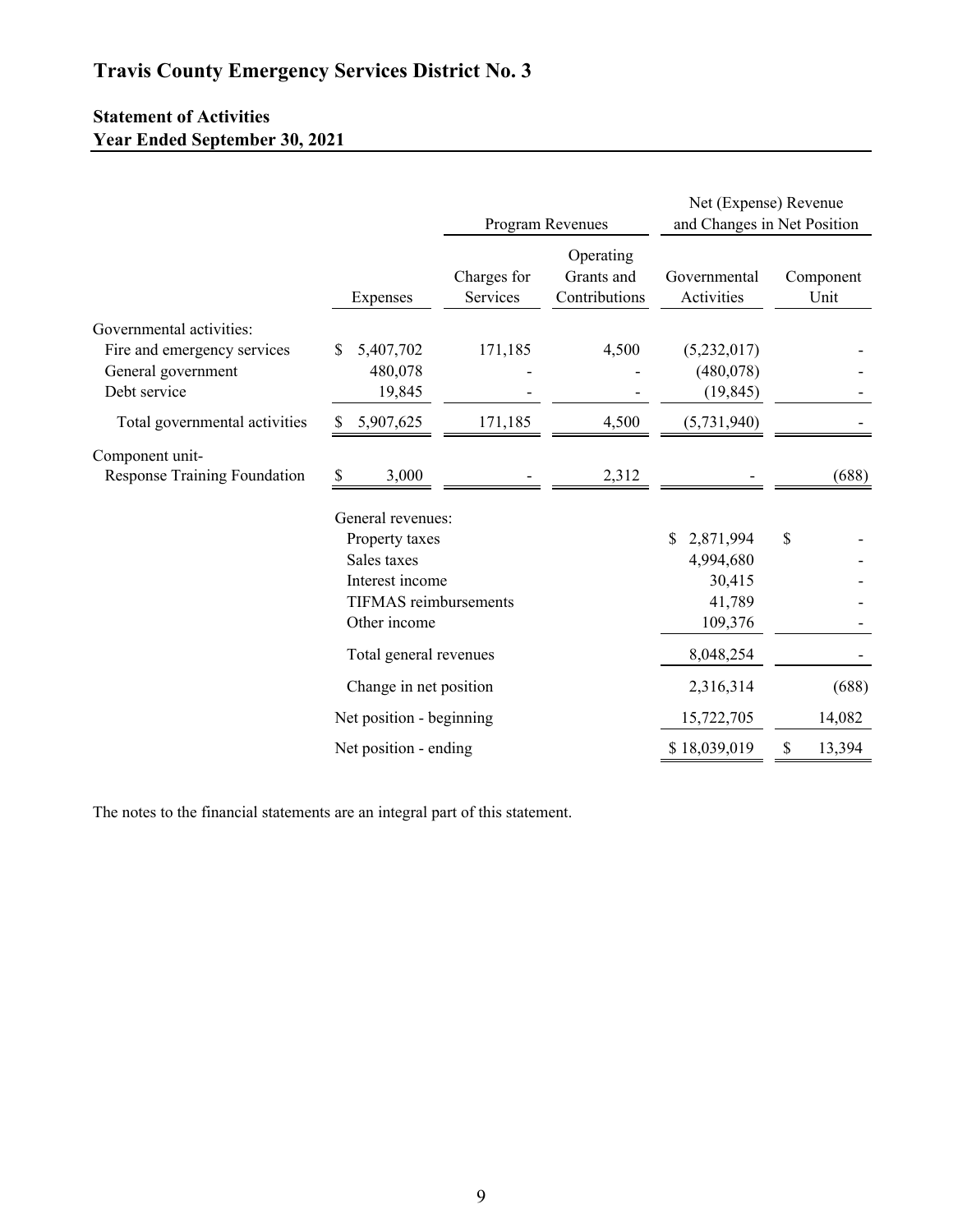## **Balance Sheet - Governmental Funds September 30, 2021**

|                                                                                                                              |               | General<br>Fund        | Debt<br>Service<br>Fund | Total<br>Governmental<br>Funds |
|------------------------------------------------------------------------------------------------------------------------------|---------------|------------------------|-------------------------|--------------------------------|
| Assets:                                                                                                                      |               |                        |                         |                                |
| Cash and cash equivalents<br>Investments                                                                                     | \$            | 4,692,601<br>5,475,053 |                         | 4,692,601<br>5,475,053         |
| Receivables:                                                                                                                 |               |                        |                         |                                |
| Property taxes, net                                                                                                          |               | 56,955                 | 5,859                   | 62,814                         |
| Sales taxes                                                                                                                  |               | 877,866                |                         | 877,866                        |
| Other                                                                                                                        |               | 82,318                 |                         | 82,318                         |
| Due from other funds                                                                                                         |               |                        | 9,592                   | 9,592                          |
| Prepaid items                                                                                                                |               | 269,536                |                         | 269,536                        |
| Total assets                                                                                                                 | <sup>\$</sup> | 11,454,329             | 15,451                  | 11,469,780                     |
| <b>Liabilities:</b>                                                                                                          |               |                        |                         |                                |
| Accounts payable                                                                                                             | \$            | 29,878                 |                         | 29,878                         |
| <b>Accrued liabilities</b>                                                                                                   |               | 155,495                |                         | 155,495                        |
| Due to other funds                                                                                                           |               | 9,592                  |                         | 9,592                          |
| <b>Total liabilities</b>                                                                                                     |               | 194,965                |                         | 194,965                        |
| <b>Deferred Inflows of Resources-</b>                                                                                        |               |                        |                         |                                |
| Deferred revenue - property taxes                                                                                            |               | 56,955                 | 5,859                   | 62,814                         |
| <b>Fund Balances:</b>                                                                                                        |               |                        |                         |                                |
| Nonspendable-                                                                                                                |               |                        |                         |                                |
| Prepaid items                                                                                                                |               | 269,536                |                         | 269,536                        |
| Restricted-                                                                                                                  |               |                        |                         |                                |
| Debt service<br>Committed-                                                                                                   |               |                        | 9,592                   | 9,592                          |
| Debt service                                                                                                                 |               | 820,000                |                         | 820,000                        |
| Unassigned                                                                                                                   |               | 10,112,873             |                         | 10,112,873                     |
| Total fund balances                                                                                                          |               | 11,202,409             | 9,592                   | 11,212,001                     |
| Total liabilities, deferred inflows of resources, and fund balances                                                          | \$            | 11,454,329             | 15,451                  |                                |
| Amounts reported for <i>governmental activities</i> in the statement of net position are different because:                  |               |                        |                         |                                |
| Capital assets used in governmental activities are not financial resources and,                                              |               |                        |                         |                                |
| therefore, are not reported in the funds                                                                                     |               |                        |                         | \$<br>7,996,039                |
| Other long-term assets are not available to pay for current-period expenditures and,<br>therefore, are deferred in the funds |               |                        |                         |                                |
| The following liabilities are not due and payable in the current period and, therefore,                                      |               |                        |                         | 62,814                         |
| are not reported in the funds:                                                                                               |               |                        |                         |                                |
| Compensated absences                                                                                                         |               |                        |                         | (355, 673)                     |
| Interest payable                                                                                                             |               |                        |                         | (2,050)                        |
| Bond payable, including premiums                                                                                             |               |                        |                         | (874, 112)                     |
| Net position of governmental activities                                                                                      |               |                        |                         | 18,039,019<br>\$               |

The notes to financial statements are an integral part of this statement.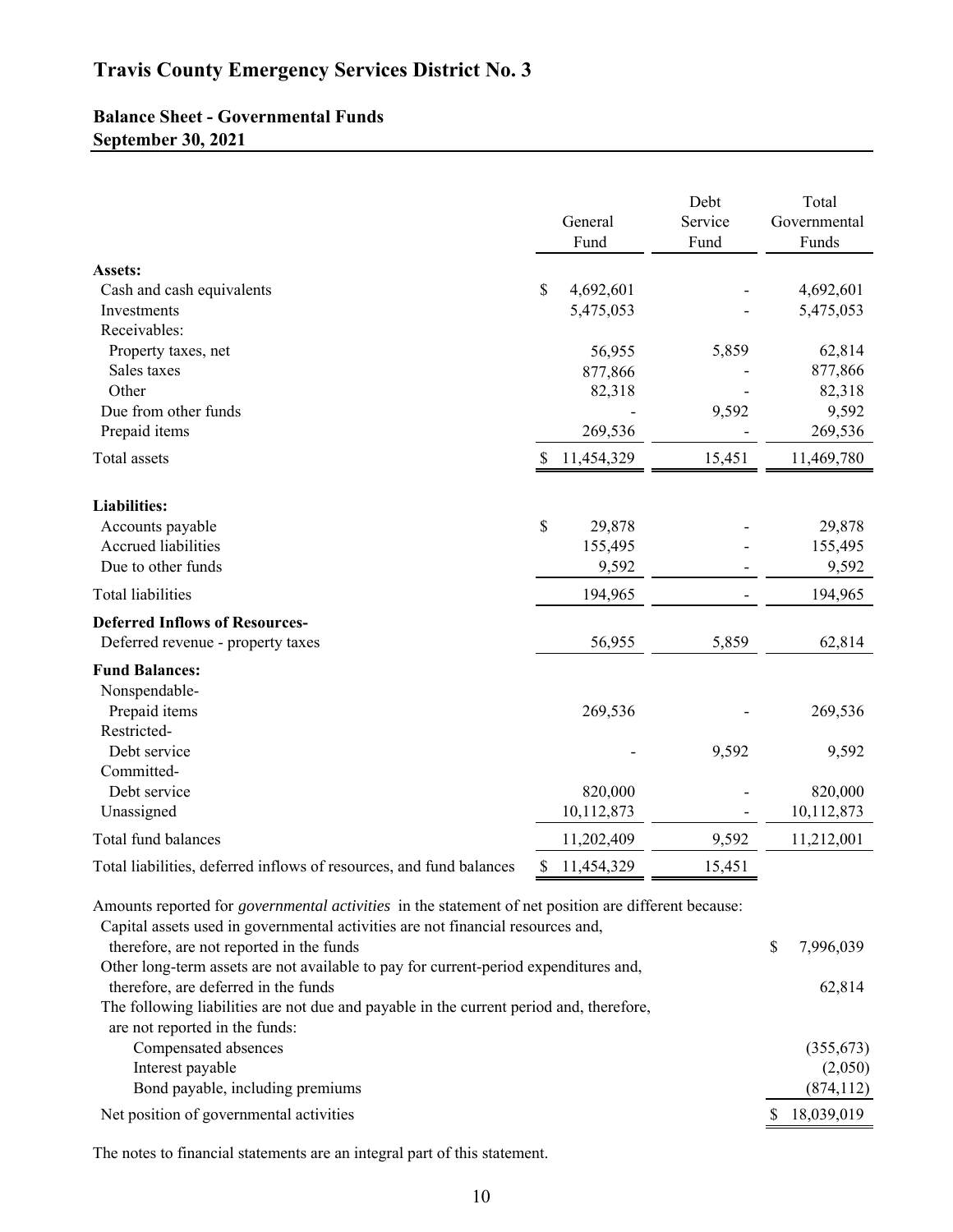## **Statement of Revenues, Expenditures, and Changes in Fund Balances - Governmental Funds Year Ended September 30, 2021**

|                                                  | General<br>Fund |            | Debt<br>Service<br>Fund | Total<br>Governmental<br>Funds |
|--------------------------------------------------|-----------------|------------|-------------------------|--------------------------------|
| Revenues:                                        |                 |            |                         |                                |
| Program revenues:                                |                 |            |                         |                                |
| Services                                         | $\mathbb{S}$    | 171,185    |                         | 171,185                        |
| Donations                                        |                 | 4,500      |                         | 4,500                          |
| Total program revenues                           |                 | 175,685    |                         | 175,685                        |
| General revenues:                                |                 |            |                         |                                |
| Sales taxes                                      |                 | 4,994,680  |                         | 4,994,680                      |
| Property taxes, including penalties and interest |                 | 2,527,719  | 349,464                 | 2,877,183                      |
| Interest income                                  |                 | 30,415     |                         | 30,415                         |
| <b>TIFMAS</b> reimbursements                     |                 | 41,789     |                         | 41,789                         |
| Other                                            |                 | 34,307     |                         | 34,307                         |
| Total general revenues                           |                 | 7,628,910  | 349,464                 | 7,978,374                      |
| Total revenues                                   |                 | 7,804,595  | 349,464                 | 8,154,059                      |
| Expenditures:                                    |                 |            |                         |                                |
| Service operations:                              |                 |            |                         |                                |
| Public safety                                    | $\mathbb{S}$    | 5,109,537  |                         | 5,109,537                      |
| General and administrative                       |                 | 333,621    |                         | 333,621                        |
| Debt service:                                    |                 |            |                         |                                |
| Principal payments                               |                 |            | 310,000                 | 310,000                        |
| Interest payments                                |                 |            | 33,900                  | 33,900                         |
| Capital outlay                                   |                 | 2,239,813  |                         | 2,239,813                      |
| Total expenditures                               |                 | 7,682,971  | 343,900                 | 8,026,871                      |
| Excess of revenues over expenditures             |                 | 121,624    | 5,564                   | 127,188                        |
| Other financing sources-                         |                 |            |                         |                                |
| Proceeds from sale of capital assets             |                 | 270,000    |                         | 270,000                        |
| Net change in fund balances                      |                 | 391,624    | 5,564                   | 397,188                        |
| Fund balance:                                    |                 |            |                         |                                |
| Beginning of year                                |                 | 10,810,785 | 4,028                   | 10,814,813                     |
| End of year                                      |                 | 11,202,409 | 9,592                   | 11,212,001                     |

The notes to financial statements are an integral part of this statement.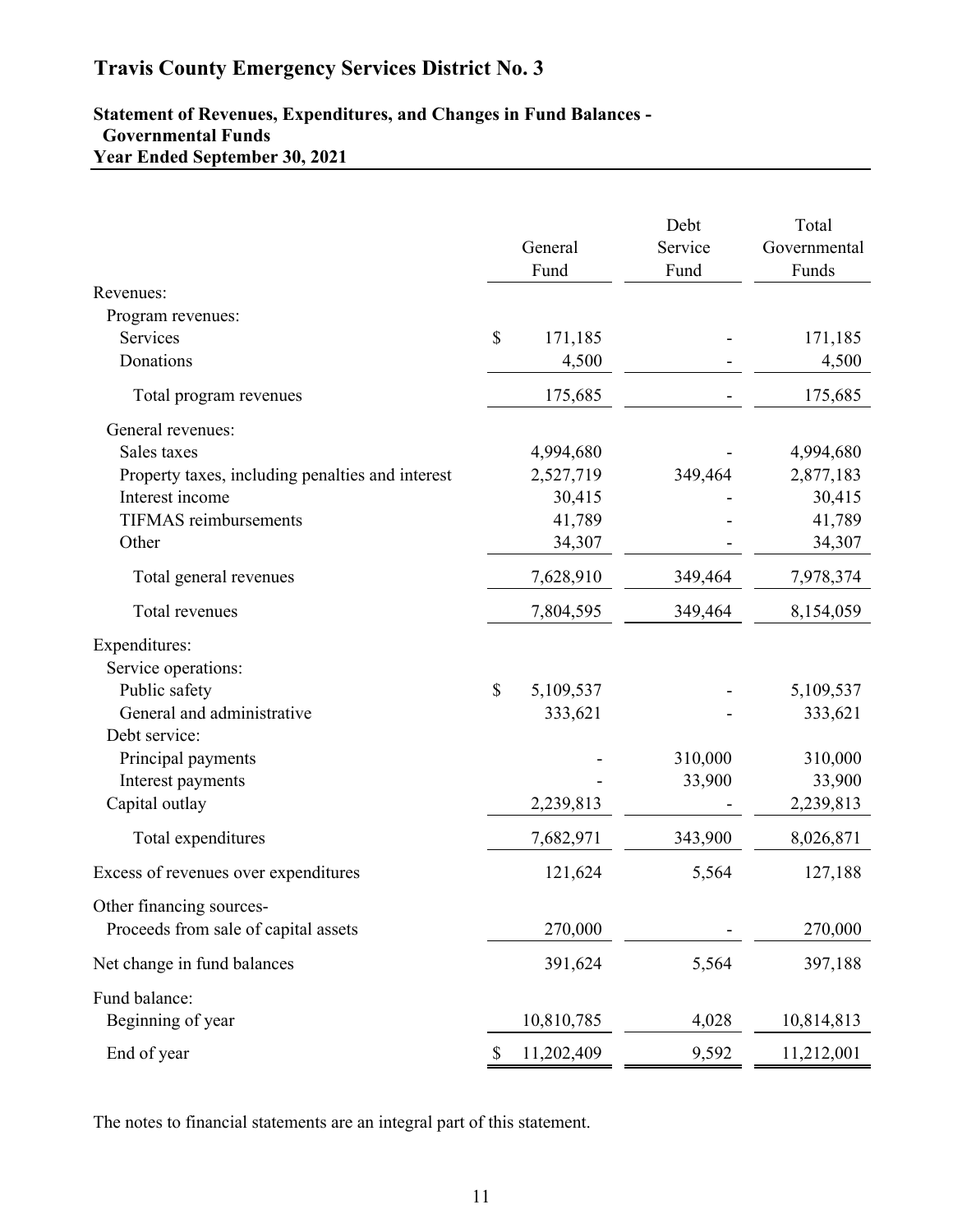## **Reconciliation of the Statement of Revenues, Expenditures, and Changes in Fund Balances of Governmental Funds to the Statement of Activities Year Ended September 30, 2021**

| Net change in fund balances-total governmental funds                                                                                                                                                                                                                                                                                                         | \$<br>397,188   |
|--------------------------------------------------------------------------------------------------------------------------------------------------------------------------------------------------------------------------------------------------------------------------------------------------------------------------------------------------------------|-----------------|
| Amounts reported for <i>governmental activities</i> in the<br>statement of activities are different because:                                                                                                                                                                                                                                                 |                 |
| Governmental funds report capital outlays as expenditures.<br>However, in the statement of activities, the cost of those assets is<br>allocated over their estimated useful lives as depreciation expense:                                                                                                                                                   |                 |
| Capital outlay                                                                                                                                                                                                                                                                                                                                               | 2,239,813       |
| Disposal of capital assets                                                                                                                                                                                                                                                                                                                                   | (194, 931)      |
| Depreciation expense                                                                                                                                                                                                                                                                                                                                         | (386, 553)      |
| Revenues in the statement of activities that do not provide current financial<br>resources are not reported as revenues in the funds-<br>Change in deferred tax revenue                                                                                                                                                                                      | (5,189)         |
|                                                                                                                                                                                                                                                                                                                                                              |                 |
| Bond proceeds provide current financial resources to governmental funds,<br>but issuing debt increases long-term liabilities in the statement of net position,<br>Repayment of bond principal is an expenditure in the governmental funds,<br>but the repayment reduces long-term liabilities in the statement of net position-<br>Repayment of bond payable | 310,000         |
| Some expenses reported in the statement of activities do not require the<br>use of current financial resources and, therefore, are not reported as<br>expenditures in governmental funds:                                                                                                                                                                    |                 |
| Change in bond interest payable                                                                                                                                                                                                                                                                                                                              | 775             |
| Amortization of bond premium                                                                                                                                                                                                                                                                                                                                 | 13,280          |
| Change in compensated absences                                                                                                                                                                                                                                                                                                                               | (58,069)        |
| Change in net position of governmental activities                                                                                                                                                                                                                                                                                                            | \$<br>2,316,314 |

The notes to the financial statements are an integral part of this statement.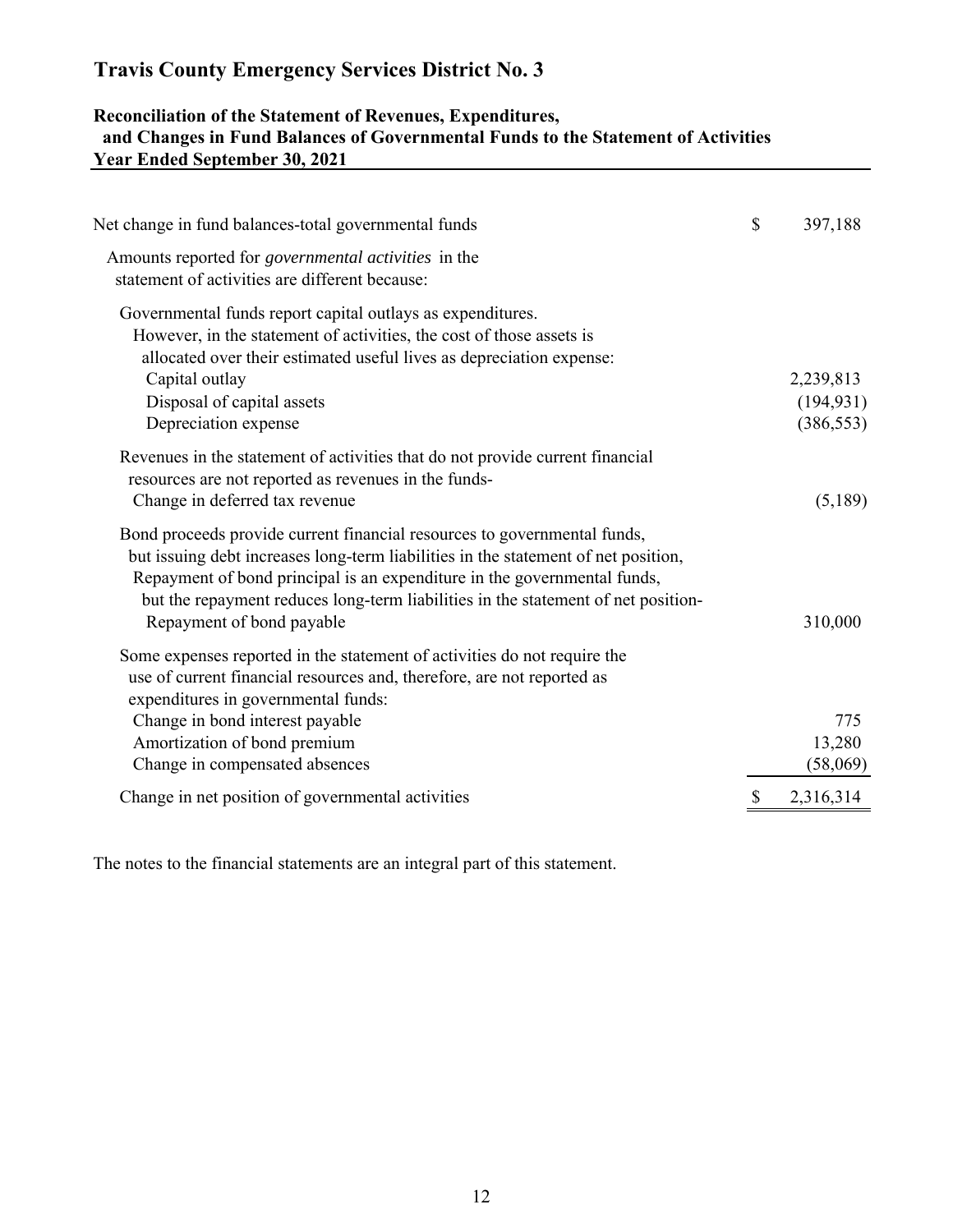## **Statement of Revenues, Expenditures, and Changes in Fund Balance - Budget and Actual - General Fund Year Ended September 30, 2021**

|                                                                  | Original and<br><b>Final Budget</b> |            | Actual     | Variance    |
|------------------------------------------------------------------|-------------------------------------|------------|------------|-------------|
| Revenues:                                                        |                                     |            |            |             |
| Program revenues:                                                |                                     |            |            |             |
| Services                                                         | \$                                  | 146,750    | 171,185    | 24,435      |
| Donations                                                        |                                     | 3,500      | 4,500      | 1,000       |
| General revenues:                                                |                                     |            |            |             |
| Sales taxes                                                      |                                     | 3,099,053  | 4,994,680  | 1,895,627   |
| Property taxes, including                                        |                                     |            |            |             |
| penalties and interest                                           |                                     | 2,858,101  | 2,527,719  | (330, 382)  |
| Interest income                                                  |                                     | 80,000     | 30,415     | (49, 585)   |
| <b>TIFMAS</b> reimbursements                                     |                                     | 1,913,900  | 41,789     | (1,872,111) |
| Other                                                            |                                     | 1,600      | 34,307     | 32,707      |
| Total revenues                                                   |                                     | 8,102,904  | 7,804,595  | (298, 309)  |
| Expenditures:                                                    |                                     |            |            |             |
| Service operations:                                              |                                     |            |            |             |
| Public safety                                                    |                                     | 5,265,398  | 5,109,537  | 155,861     |
| General and administrative                                       |                                     | 405,580    | 333,621    | 71,959      |
| Debt service:                                                    |                                     |            |            |             |
| Principal payments                                               |                                     | 310,000    |            | 310,000     |
| Interest payments                                                |                                     | 33,900     |            | 33,900      |
| Capital outlay                                                   |                                     | 2,093,026  | 2,239,813  | (146, 787)  |
| Total expenditures                                               |                                     | 8,107,904  | 7,682,971  | 424,933     |
| Excess (Deficiency) of revenues<br>over (under) expenditures     |                                     | (5,000)    | 121,624    | 126,624     |
| Other financing sources-<br>Proceeds from sale of capital assets |                                     | 5,000      | 270,000    | 265,000     |
| Net change in fund balance                                       |                                     |            | 391,624    | 391,624     |
| Fund balance:                                                    |                                     |            |            |             |
| Beginning of year                                                |                                     | 10,810,785 | 10,810,785 |             |
| End of year                                                      | \$                                  | 10,810,785 | 11,202,409 | 391,624     |

The notes to financial statements are an integral part of this statement.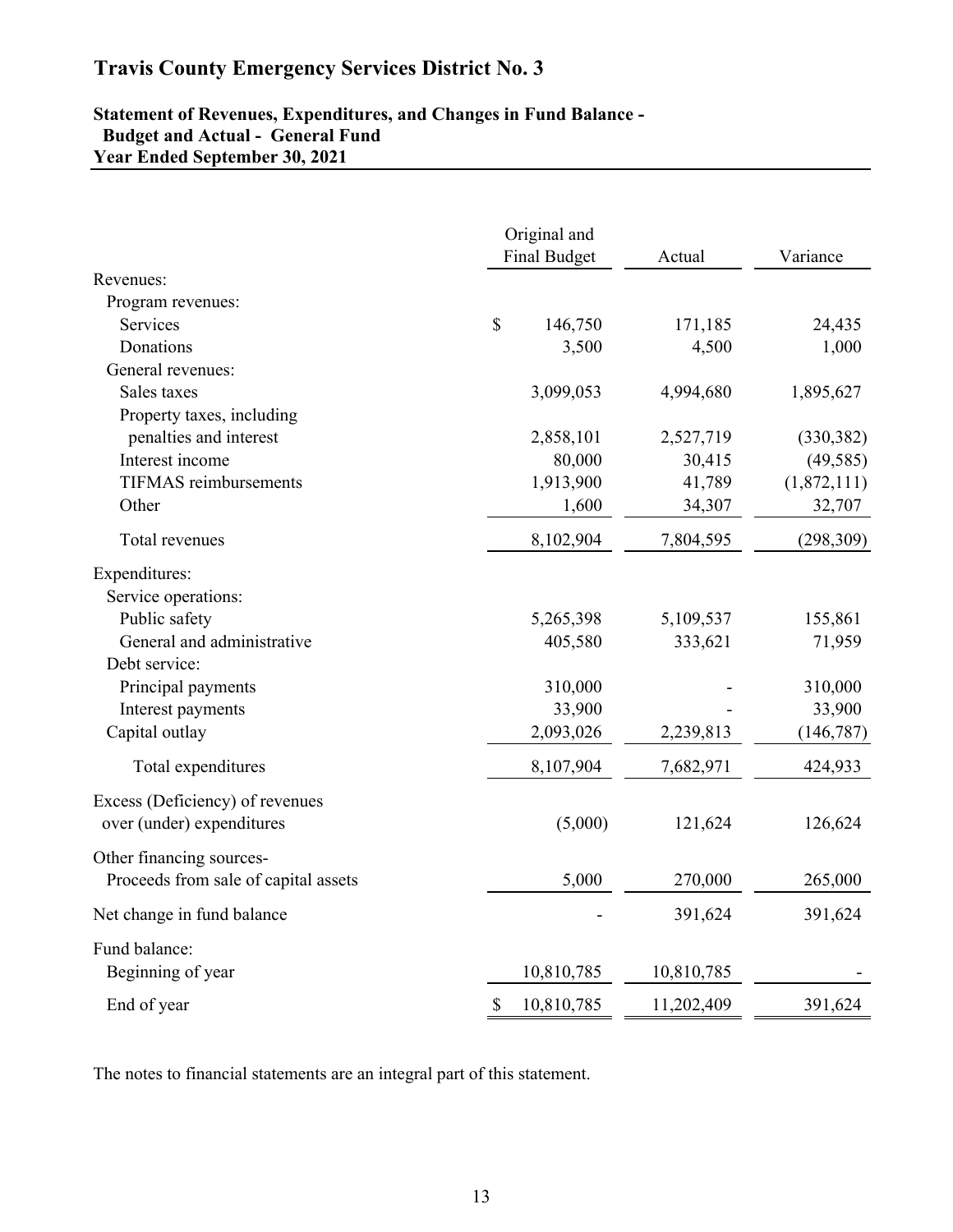#### **Notes to Basic Financial Statements Year Ended September 30, 2021**

## **1. Summary of Significant Accounting Policies**

Travis County Emergency Services District No. 3 (the "District") was formed in the State of Texas under Article III, Section 48-e of the Texas Constitution on October 1, 1992 for the protection of human life and health. The District is one of many emergency service districts located in Travis County, Texas. The District provides fire suppression, emergency medical and rescue first response, hazardous materials incident response, and other emergency incident response that may arise within its boundaries. The District serves a 41 square mile area in southwestern Travis County and bordering Hays County. The District is a 24 hour a day operation and provides service from two fire stations.

The reporting entity of the District encompasses those activities and functions over which the District's appointed officials exercise significant oversight or control. The District is governed by a five member Board of Commissioners (the "Board") which has been appointed by the Travis County Commissioners' Court, in accordance with state law. The District is not included in any other governmental "reporting entity" as defined by the Governmental Accounting Standards Board ("GASB") since Board members have decision making authority, the power to designate management, the responsibility to significantly influence operations, and primary accountability for fiscal matters.

Oak Hill Regional Emergency Response Training Foundation (the "Foundation") is a discretely presented component unit of the District. The Foundation is a non-profit corporation dedicated to providing emergency service training. The Foundation is a legally separate entity determined to be a non-major discretely presented component unit of the District due to the District's voting majority in the governing body and the ability to impose its will on the Foundation. The Foundation is reported on the accrual basis of accounting, following accounting principles generally accepted in the United States of America, and is only reported in the Statement of Net Position and Statement of Activities located on pages 8 and 9. Complete information and financial statements can be obtained from the Foundation's office, which is located at 4111 Barton Creek Boulevard, Austin, Texas 78735.

#### **Government-Wide and Fund Financial Statements**

The government-wide financial statements (i.e. the statement of net position and the statement of activities) report information on all of the non-fiduciary activities of the District. The effect of interfund activity has been removed from these statements. Governmental activities, which are supported by taxes and intergovernmental revenues, are reported separately from business-type activities, which rely to a significant extent on fees and charges for support. The District has no business-type activities.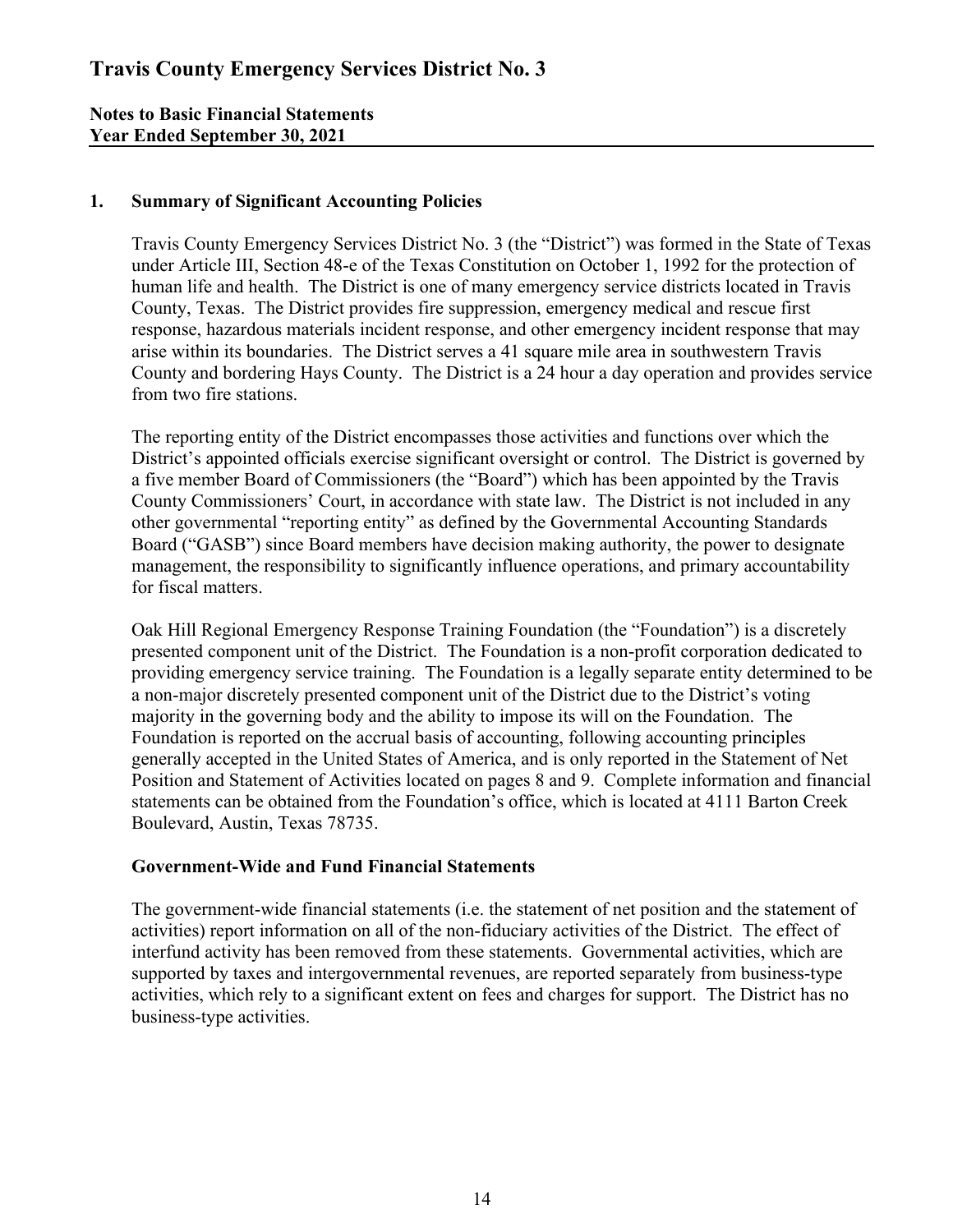The statement of activities demonstrates the degree to which the direct expenses of a given function are offset by program revenues. Direct expenses are those that are clearly identifiable with a specific function. Program revenues include 1) charges to customers or applicants who purchase, use, or directly benefit from goods, services, or privileges provided by a given function and 2) grants and contributions that are restricted to meeting the operational or capital requirements of a particular function. Taxes and other items not properly included among program revenues are reported instead as general revenues.

Major individual governmental funds are reported as separate columns in the fund financial statements.

### **Measurement Focus, Basis of Accounting, and Financial Statement Presentation**

The government-wide financial statements are reported using the economic resources measurement focus and the accrual basis of accounting. Revenues are recorded when earned and expenses are recorded when a liability is incurred, regardless of the timing of related cash flows. Property taxes are recognized as revenues in the year for which they are levied. Sales taxes are recognized as revenues in the year in which the underlying exchanged occurred. Amounts reported as program revenues include charges to customers or applicants for goods, services, or privileges provided. Internally dedicated resources are reported as general revenues rather than as program revenues. Likewise, general revenues include all taxes.

Governmental fund financial statements are reported using the current financial resources measurement focus and the modified accrual basis of accounting. Revenues are recognized as soon as they are both measurable and available. Revenues are considered to be available when they are collectible within the current period or soon enough thereafter to pay liabilities of the current period. For this purpose, the District considers revenues to be available if they are collected within sixty days of the end of the current fiscal period. Expenditures generally are recorded when a liability is incurred, as under accrual accounting. However, debt service expenditures are recorded only when payment is due.

Major revenue sources considered susceptible to accrual include property and sales taxes. No accrual for property taxes collected within sixty days of year end has been made as such amounts are deemed immaterial; delinquent property taxes at year end are reported as deferred inflows of resources.

When both restricted and unrestricted resources are available for use, it is the District's policy to use restricted resources first, then unrestricted resources as they are needed.

The District reports the following major governmental funds:

The General Fund includes financial resources used for general operations. It is a budgeted fund, and any unassigned fund balance is considered resources available for current operations.

The Debt Service Fund includes financial resources used to retire bond principal and to pay interest due.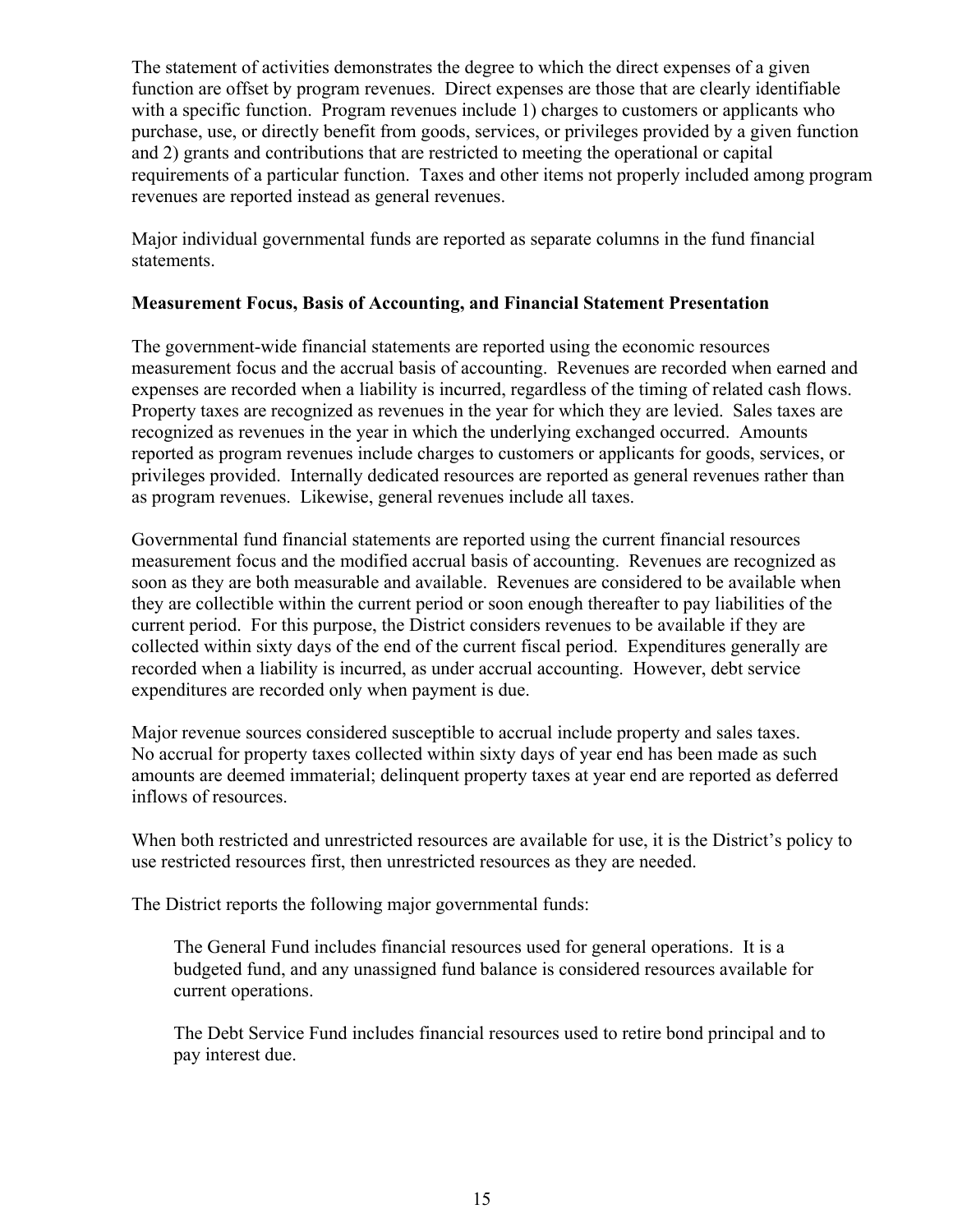### **Budgets and Budgetary Accounting**

Formal budgetary integration is employed as a management control device for the General Fund. Prior to the beginning of each year, the District prepares a budget. The operating budget includes proposed expenditures and the means of financing those expenditures and is adopted on the modified accrual basis, which is consistent with generally accepted accounting principles.

Public meetings are conducted at which all interested persons' comments concerning the budget are heard. After such meetings, the Board formally adopts the budget through passage of an ordinance. The District may amend the budget throughout the year, approving such additional expenditures as may be required. All annual appropriations for the General Fund lapse at the fiscal year-end.

## **Assets, Deferred Outflows of Resources, Liabilities, Deferred Inflows of Resources, and Net Position or Equity**

Cash and Cash Equivalents **-** The District considers all highly liquid investments available for current use with an initial maturity of three months or less to be cash equivalents.

Investments **-** Temporary investments throughout the year consisted of investments in an external local government investment pool and certificates of deposit. The external local government investment pool is recognized at amortized cost as permitted by GASB Statement No. 79, *Certain External Investment Pools and Pool Participants*. The District is entitled to invest any and all of its funds in obligations of, or guaranteed by, the United States of America or its agencies, certificates of deposit, and certain public fund investment pools. The District is authorized to invest in obligations of, or guaranteed by, government entities other than the United States of America or one of its agencies or instrumentalities, repurchase agreements, bankers' acceptances, commercial paper, and mutual funds to the extent authorized by Section 2256 of the Government Code ("Public Funds Investment Act") and only upon the Board's adoption of a separate resolution authorizing such investment. The District's investment policies and types of investments are governed by the Public Funds Investment Act. The District's management believes that it complied with the requirements of the District's investment policy and the Public Funds Investment Act. The District accrues interest on temporary investments based on the terms and effective interest rates of the specific investments.

Ad Valorem Property Taxes **-** Allowances for uncollectibles within the General Fund are based upon historical experience in collecting property taxes. Uncollectible personal property taxes are periodically reviewed and written off, but the District is prohibited from writing off real property taxes without specific statutory authority from the Texas Legislature. As of September 30, 2021, the District had an allowance for uncollectible accounts of \$10,051.

Prepaid Items **-** Certain payments to vendors reflect costs applicable to future accounting periods and are recorded as prepaid items in both the government-wide and fund financial statements. Prepaid items are charged to expenditures when consumed.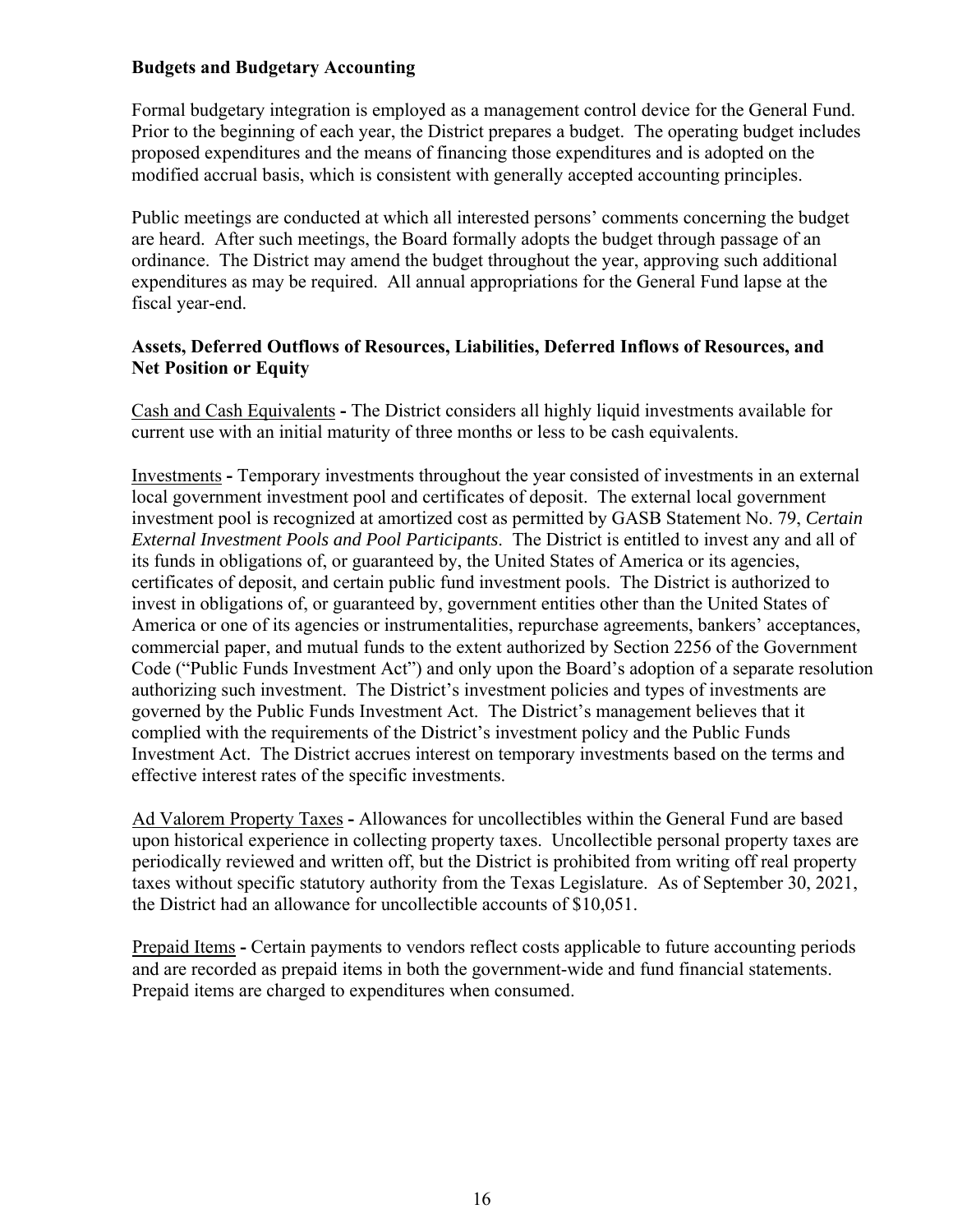Capital Assets **-** Capital assets, which include land, buildings and improvements, fire trucks and vehicles, and equipment are reported in the governmental activities column in the government-wide financial statements. Capital assets are defined by the District as assets with an initial individual cost of at least \$5,000. Such assets are recorded at historical cost if purchased or estimated acquisition value at the date of donation if donated. The costs of normal maintenance and repairs that do not add to the value of the assets or materially extend assets lives are not capitalized.

Capital assets (other than land) are depreciated using the straight-line method over the following estimated useful lives:

| Years     |
|-----------|
| $15 - 40$ |
| $5-20$    |
| $4 - 10$  |
|           |

Fund Equity **-** The District complies with GASB Statement No. 54, *Fund Balance Reporting and Governmental Fund Type Definitions*, which establishes fund balance classifications that comprise a hierarchy based primarily on the extent to which a government is bound to observe constraints imposed upon the use of the resources reported in governmental funds. See Note 8 for additional information on those fund balance classifications.

Deferred Outflows and Inflows of Resources **-** The District complies with GASB Statement No. 63, *Financial Reporting of Deferred Outflows of Resources, Deferred Inflows of Resources, and Net Position*, which provides guidance for reporting the financial statement elements of deferred outflows of resources, which represent the consumption of the District's net position that is applicable to a future reporting period, and deferred inflows of resources, which represent the District's acquisition of net position applicable to a future reporting period.

The District complies with GASB Statement No. 65, *Items Previously Reported as Assets and Liabilities*, which establishes accounting and financial reporting standards that reclassify, as deferred outflows of resources or deferred inflows of resources, certain items that were previously reported as assets and liabilities and recognizes, as outflows of resources or inflows of resources, certain items that were previously reported as assets and liabilities.

Fair Value Measurements **-** The District complies with GASB Statement No. 72, *Fair Value Measurement and Application*, which defines fair value as the price that would be received to sell an asset or paid to transfer a liability in an orderly transaction. Fair value accounting requires characterization of the inputs used to measure fair value into a three-level fair value hierarchy as follows:

- Level 1 inputs are based on unadjusted quoted market prices for identical assets or liabilities in an active market the entity has the ability to access.
- Level 2 inputs are observable inputs that reflect the assumptions market participants would use in pricing the asset or liability developed based on market data obtained from sources independent from the entity.
- Level 3 inputs are unobservable inputs that reflect the entity's own assumptions about the assumptions market participants would use in pricing the asset or liability developed based on the best information available.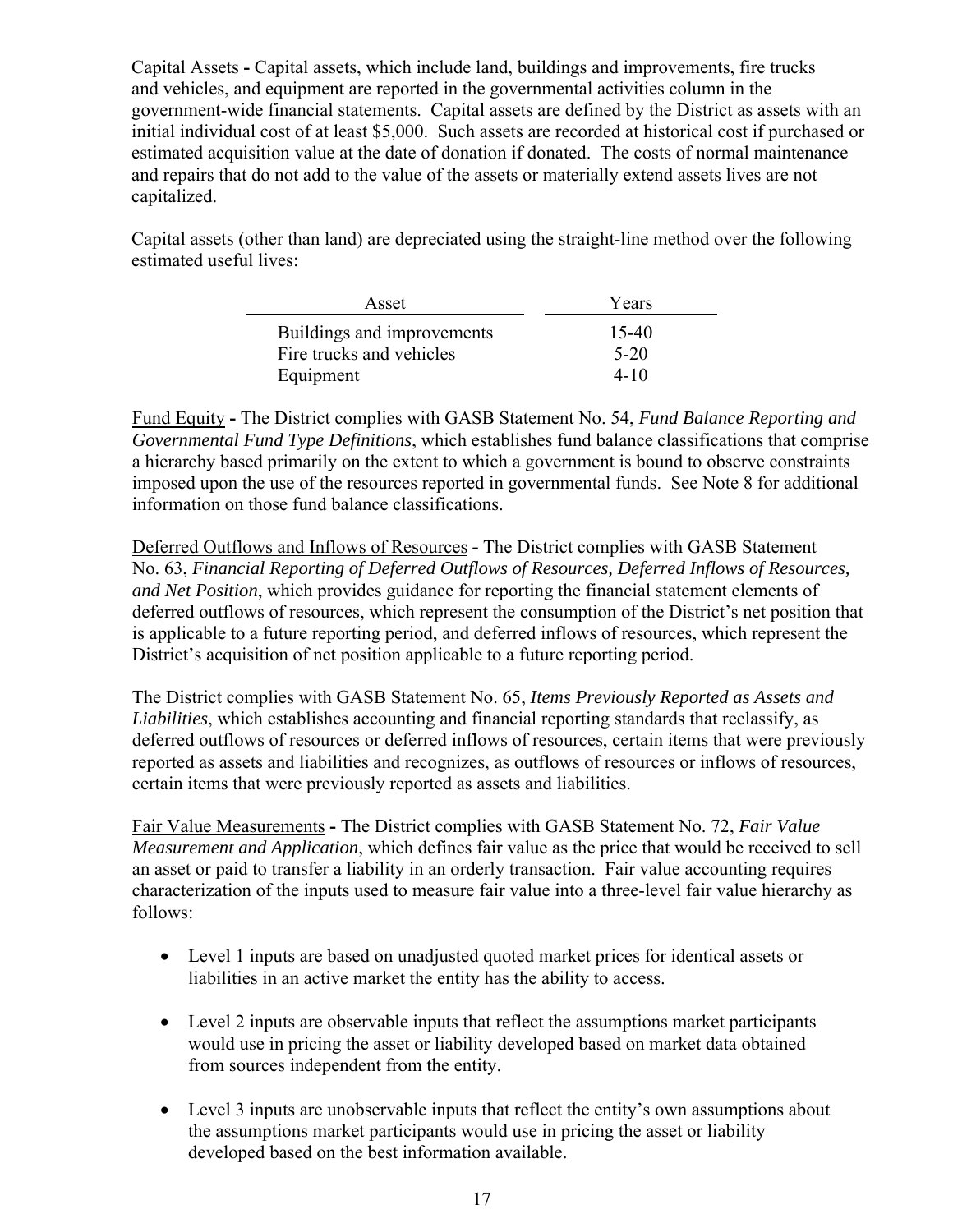There are three general valuation techniques that may be used to measure fair value:

- Market approach uses prices generated by market transactions involving identical or comparable assets or liabilities
- Cost approach **-** uses the amount that currently would be required to replace the service capacity of an asset (replacement cost)
- Income approach **-** uses valuation techniques to convert future amounts to present amounts based on current market expectations.

Use of Estimates **-** The preparation of financial statements, in conformity with generally accepted accounting principles, requires management to make estimates and assumptions that affect the reported amount of assets and liabilities, disclosure of contingent assets and liabilities at the date of the financial statements, and the reported amounts of revenues and expenditures during the reporting period. Actual results could differ from those estimates.

### **Recently Issued Accounting Pronouncement**

In June 2017, the GASB issued GASB Statement No. 87, *Leases*, effective for fiscal years beginning after June 15, 2021. The objective of GASB Statement No. 87 is to improve accounting and financial reporting for leases by governments by requiring recognition of certain lease assets and liabilities that previously were classified as operating leases and recognized as inflows of resources or outflows of resources based on the payment provisions of the contract. GASB Statement No. 87 establishes a single model for lease accounting based on the foundational principle that leases are financings of the right to use an underlying asset. Under GASB Statement No. 87, a lessee is required to recognize a lease liability and an intangible right-to-use asset, and a lessor is required to recognize a lease receivable and deferred inflow of resources. Management is evaluating the effects that the full implementation of GASB Statement No. 87 will have on its financial statements for the year ended September 30, 2022.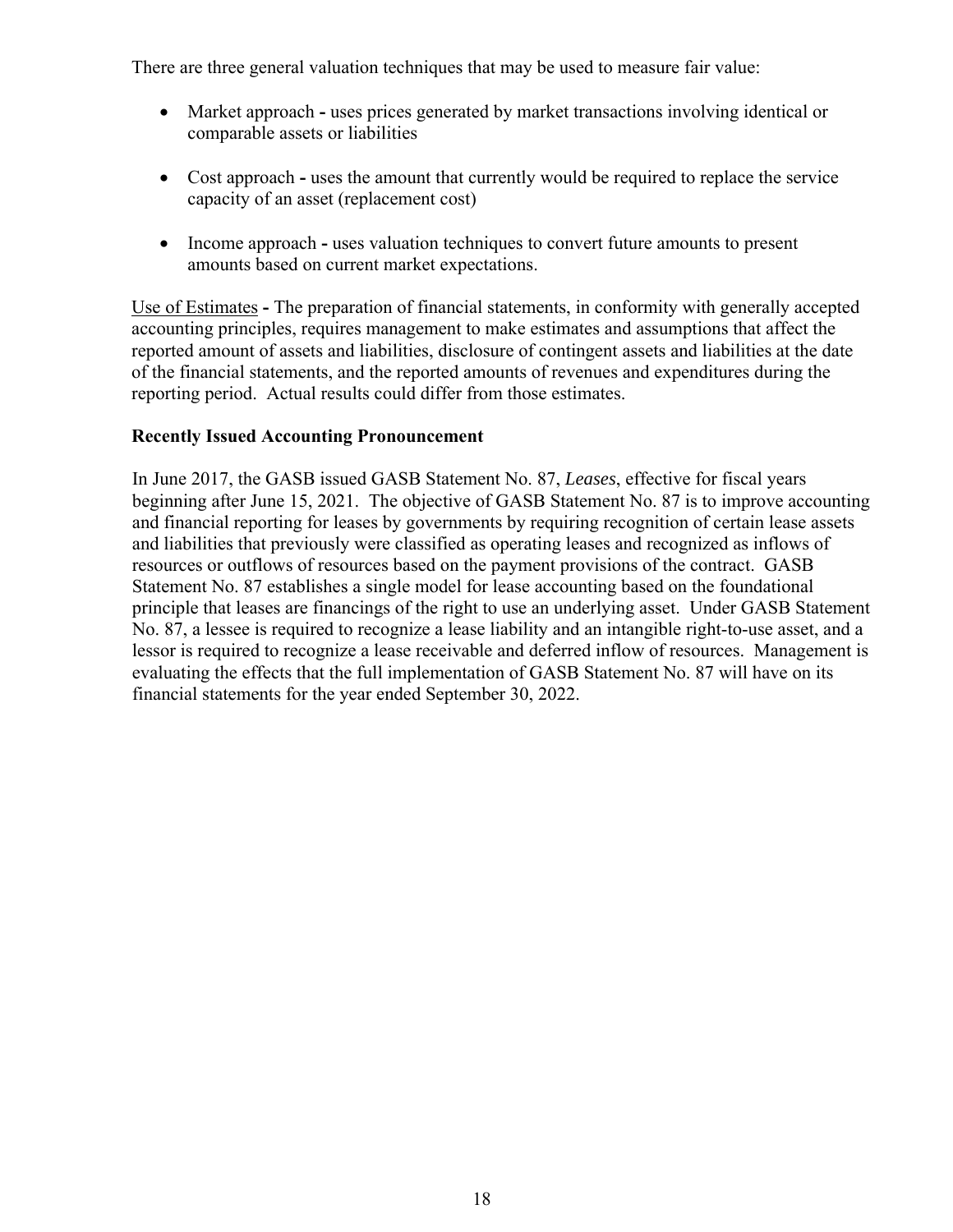## **2. Cash, Cash Equivalents and Temporary Investments**

The District's deposits are required to be secured in the manner provided by law for the security of the funds. At September 30, 2021, such deposits were entirely covered by Federal Deposit Insurance Corporation ("FDIC") insurance or secured by collateral pledged by the depository. During the year ended September 30, 2021, there were instances in which the District's deposits were not fully collateralized by FDIC insurance or by pledged collateral. These instances were due to the timing of certain payments received by the District in which the bank did not increase the pledged collateral until the next day, thus deposits were exposed to custodial credit risk.

The District had an investment in a treasury money market account at September 30, 2021 that is included in cash equivalents. The balance in this account is not insured by the FDIC but was partially insured at year end by the Securities Investor Protection Corporation ("SIPC"). As the total balance was not secured by SIPC insurance or additional pledged collateral, the funds in the District's treasury money market account were exposed to custodial credit risk throughout the year.

The Public Funds Investment Act authorizes the District to invest in funds under a written investment policy. The District's deposits and investments are invested pursuant to the investment policy, which is approved annually by the Board. The primary objectives of the District's investment strategy, in order of priority, are safety, liquidity, and yield.

Type Fair Value Weighted Average Maturity (Days) Standard & Poor's Rating Local governmental investment pool-TexPool \$ 3,515,046 1 AAAm Certificates of deposit 1,960,007 167 N/A Total \$ 5,475,053

Investments held at September 30, 2021 consisted of the following:

At September 30, 2021, the District had investments in one external local government investment pool, Texas Local Governmental Investment Pool ("TexPool"), and certificates of deposit with various banking institutions. Although TexPool is not registered with the SEC as an investment company, it operates in a manner consistent with the SEC's Rule 2a7-of the Investment Company Act of 1940. This investment is stated at amortized cost in accordance with GASB Statement No. 31, *Accounting and Financial Reporting for Certain Investments and for External Investment Pools.*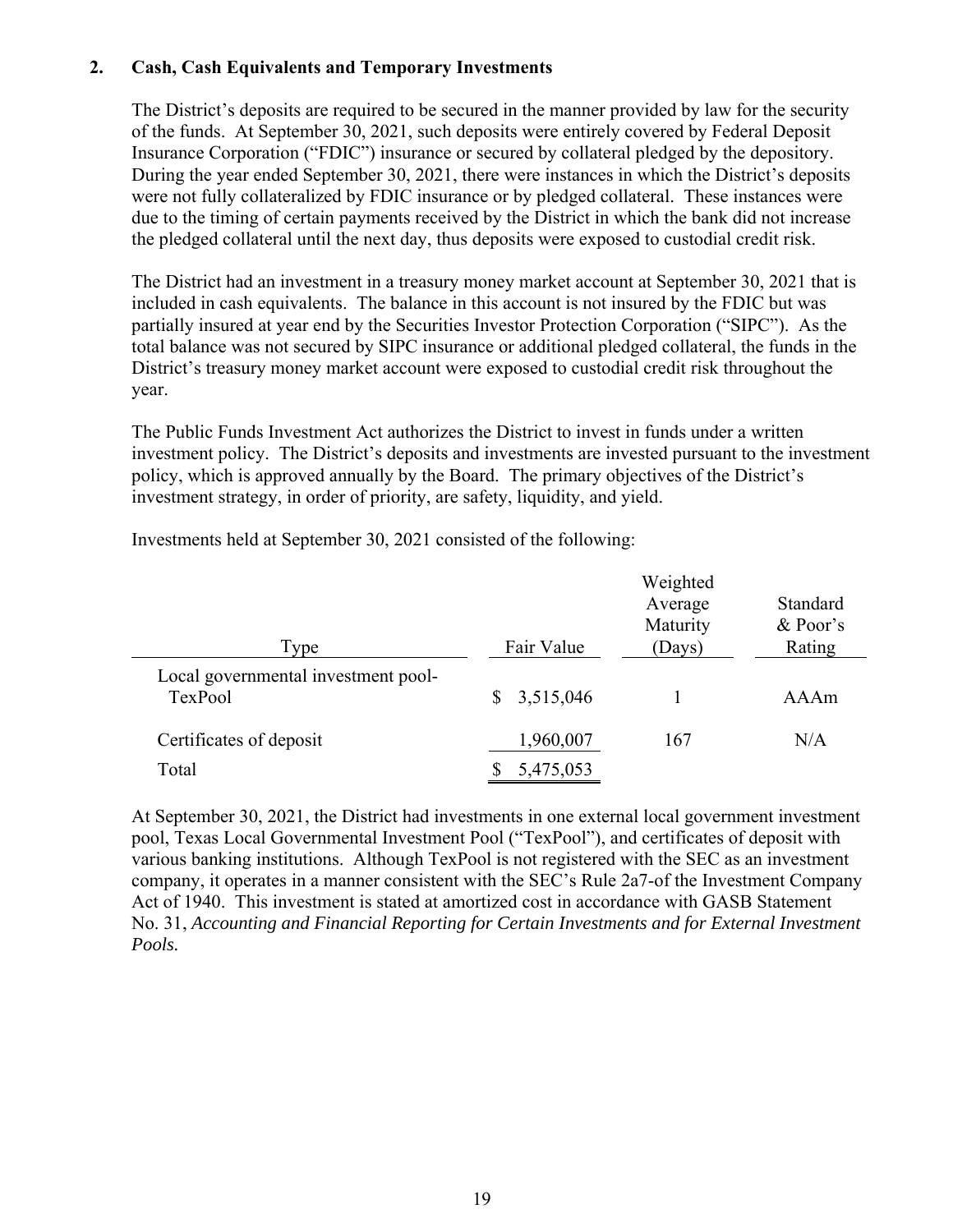TexPool is overseen by the Texas State Comptroller of Public Accounts, who is the sole officer, director and shareholder of the Texas Treasury Safekeeping Trust Company which is authorized to operate TexPool. TexPool also has an advisory board to advise on TexPool's investment policy, which is made up equally of participants and nonparticipants who do not have a business relationship with TexPool. Federated Investors manages daily operations of TexPool under a contract with the Comptroller and is the investment manager for the pool. TexPool's investment policy stipulates that it must invest in accordance with the Public Funds Investment Act.

In accordance with GASB Statement No. 79, the external local government investment pool does not have any limitations and restrictions on withdrawals such as notice periods or maximum transaction amounts. This pool does not impose any liquidity fees or redemption gates.

Credit Risk **-** Credit risk is the risk that an issuer or other counterparty to an investment will not fulfill its obligations. The ratings of securities by nationally recognized agencies are designed to give an indication of credit risk. At September 30, 2021, investments were included in an external local governmental investment pool with a rating from Standard and Poor's in compliance with the District's investment policy. Certificates of deposit were entirely covered by FDIC Insurance at each banking institution.

Concentration of Credit Risk **-** Concentration of credit risk is the risk of loss attributed to the magnitude of a government's investments in a single issuer. At September 30, 2021, all of the District's investments were in an external local government investment pool and certificates of deposit.

Interest Rate Risk **-** The District considers the holdings in the external local governmental investment pool to have a one day weighted average maturity due to the fact that the share position can usually be redeemed each day at the discretion of the shareholders, unless there has been a significant change in value. Certificates of deposit held by the District have set interest rates.

## **3. Property Taxes**

The District is authorized to levy a tax each October 1 on the assessed value listed as of the prior January 1 for all real and business personal property located within its boundaries. Assessed values are established annually by the Travis Central Appraisal District. District property tax revenues are recognized when levied to the extent that they are collected in the current year. The uncollected balance is reported as deferred inflows of resources. Taxes receivable are due January 1 and are delinquent if received after January 31 and are subject to penalty and interest charges.

In September 2020, the District levied a tax rate of \$0.0790 per \$100 of assessed valuation to finance operating expenditures and debt service requirements. The maintenance tax rate and the debt service tax rate were \$0.0694 and \$0.0096, respectively. The total fiscal year 2021 tax levy was \$2,905,975 based on a taxable valuation of \$3,608,056,144.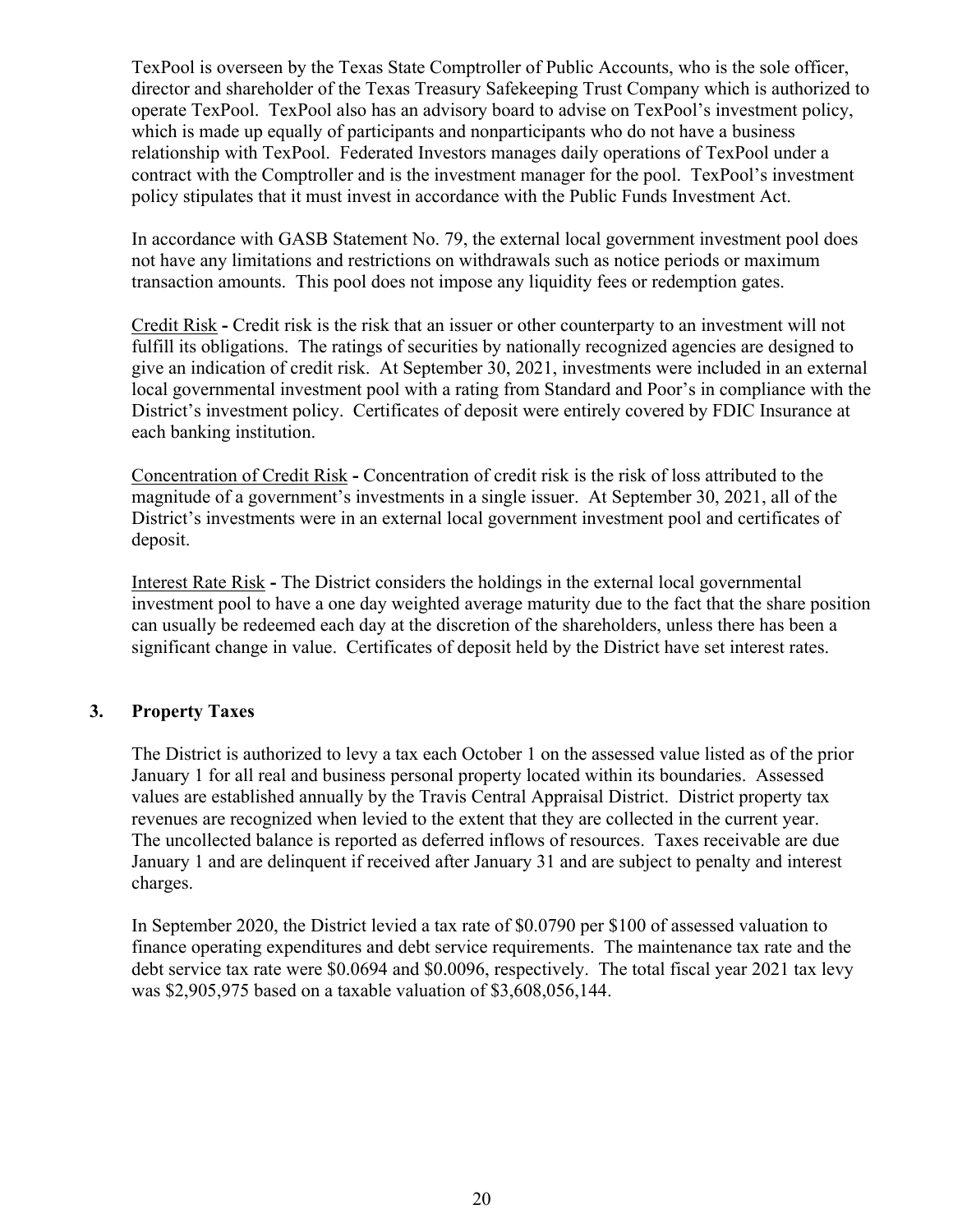#### **4. Interfund Receivables and Payables**

During the course of operations, transactions occur between individual funds for goods provided or services rendered. These receivables and payables are classified as "due from other funds" or "due to other funds." The composition of interfund balances as of September 30, 2021 was comprised of a \$9,592 receivable balance in the Debt Service Fund payable from the General Fund.

#### **5. Capital Assets**

Capital assets activity for the year ended September 30, 2021 was as follows:

|                           | Balance<br>September 30,<br>2020 | <b>Additions</b> | Disposals and<br>Transfers | Balance<br>September 30,<br>2021 |  |
|---------------------------|----------------------------------|------------------|----------------------------|----------------------------------|--|
| Capital assets not        |                                  |                  |                            |                                  |  |
| being depreciated:        |                                  |                  |                            |                                  |  |
| Land                      | 1,350,661<br>\$                  |                  |                            | 1,350,661                        |  |
| Construction in progress  | 88,641                           | 827,600          | (916, 241)                 |                                  |  |
| Total capital assets, not |                                  |                  |                            |                                  |  |
| being depreciated:        | 1,439,302                        | 827,600          | (916, 241)                 | 1,350,661                        |  |
| Capital assets            |                                  |                  |                            |                                  |  |
| being depreciated:        |                                  |                  |                            |                                  |  |
| Buildings and             |                                  |                  |                            |                                  |  |
| improvements              | 6,087,880                        |                  | 916,241                    | 7,004,121                        |  |
| Fire trucks and vehicles  | 2,933,732                        | 1,412,213        | (808, 208)                 | 3,537,737                        |  |
| Equipment                 | 508,224                          |                  |                            | 508,224                          |  |
| Total capital assets      |                                  |                  |                            |                                  |  |
| being depreciated         | 9,529,836                        | 1,412,213        | 108,033                    | 11,050,082                       |  |
| Less accumulated          |                                  |                  |                            |                                  |  |
| depreciation for:         |                                  |                  |                            |                                  |  |
| Buildings and             |                                  |                  |                            |                                  |  |
| improvements              | (2, 294, 478)                    | (178, 275)       |                            | (2,472,753)                      |  |
| Fire trucks and vehicles  | (1, 911, 519)                    | (179, 035)       | 613,277                    | (1,477,277)                      |  |
| Equipment                 | (425, 431)                       | (29, 243)        |                            | (454, 674)                       |  |
| Total accumulated         |                                  |                  |                            |                                  |  |
| depreciation              | (4,631,428)                      | (386, 553)       | 613,277                    | (4,404,704)                      |  |
| Total capital assets      |                                  |                  |                            |                                  |  |
| being depreciated, net    | 4,898,408                        | 1,025,660        | 721,310                    | 4,898,408                        |  |
| Capital assets, net       | 6,337,710<br>\$                  | 1,853,260        | (194, 931)                 | 7,996,039                        |  |

Depreciation expense was charged to functions of the District as follows:

| Governmental activities:                             |         |
|------------------------------------------------------|---------|
| Fire and emergency services                          | 240,096 |
| General government                                   | 146,457 |
| Total depreciation expense - governmental activities | 386,553 |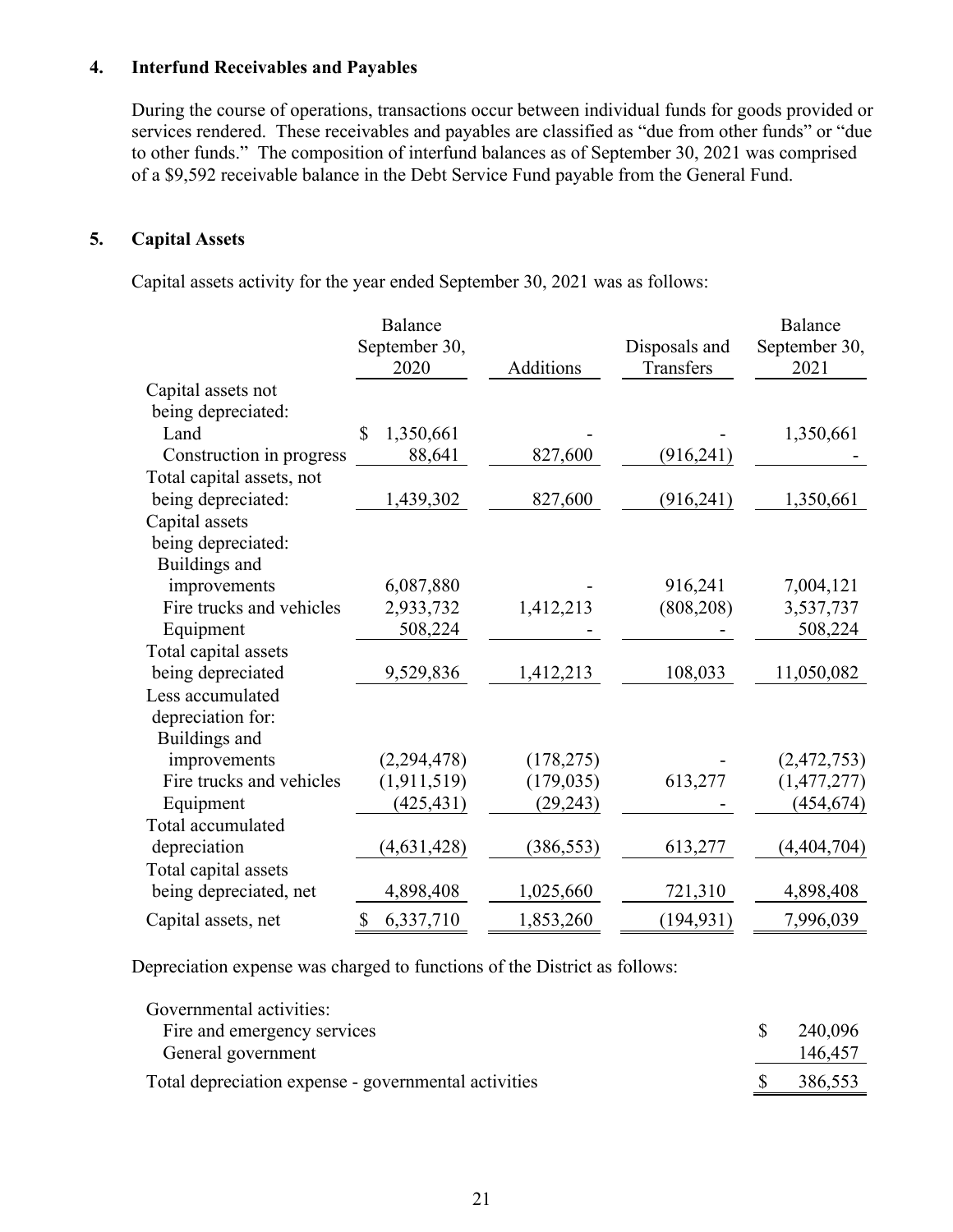## **6. Long-Term Liabilities**

|                  | Balance<br>September 30, |           |             | Balance<br>September 30, | Due<br>Within |
|------------------|--------------------------|-----------|-------------|--------------------------|---------------|
|                  | 2020                     | Additions | Retirements | 2021                     | One Year      |
| Series 2013      |                          |           |             |                          |               |
| Limited Tax Bond | 1,130,000                |           | (310,000)   | 820,000                  | 320,000       |
| Bond premium     | 67,392                   |           | (13,280)    | 54,112                   |               |
| Compensated      |                          |           |             |                          |               |
| absences         | 297,604                  | 301,588   | (243,519)   | 355,673                  | 355,673       |
|                  | 1,494,996                | 301,588   | (566, 799)  | 1,299,785                | 675,673       |

Long-term liabilities for the year ended September 30, 2021 are summarized as follows:

Bond payable consisted of the following at September 30, 2021:

|                  | Amounts<br>of Original<br>Maturity<br>Interest |      |                 |                       |  |  |
|------------------|------------------------------------------------|------|-----------------|-----------------------|--|--|
| Date of Issue    | Issue                                          | Date | Rate            | September 30,<br>2021 |  |  |
| Series 2013      |                                                |      |                 |                       |  |  |
| Limited Tax Bond | 3,030,000                                      | 2025 | $2.00 - 3.00\%$ | 820,000               |  |  |

Debt service requirements to maturity for the District's bond payable are summarized as follows:

| Fiscal Year | Principal     | Interest | Total<br>Requirement |
|-------------|---------------|----------|----------------------|
| 2022        | \$<br>320,000 | 24,600   | 344,600              |
| 2023        | 335,000       | 15,000   | 350,000              |
| 2024        | 85,000        | 4,950    | 89,950               |
| 2025        | 80,000        | 2,400    | 82,400               |
| Total       | 820,000       | 46,950   | 866,950              |

**Compensated Absences -** Compensated absences represent the estimated liability for employees' accrued vacation for which employees are entitled to be paid upon termination. The retirement of this liability is paid from the General Fund.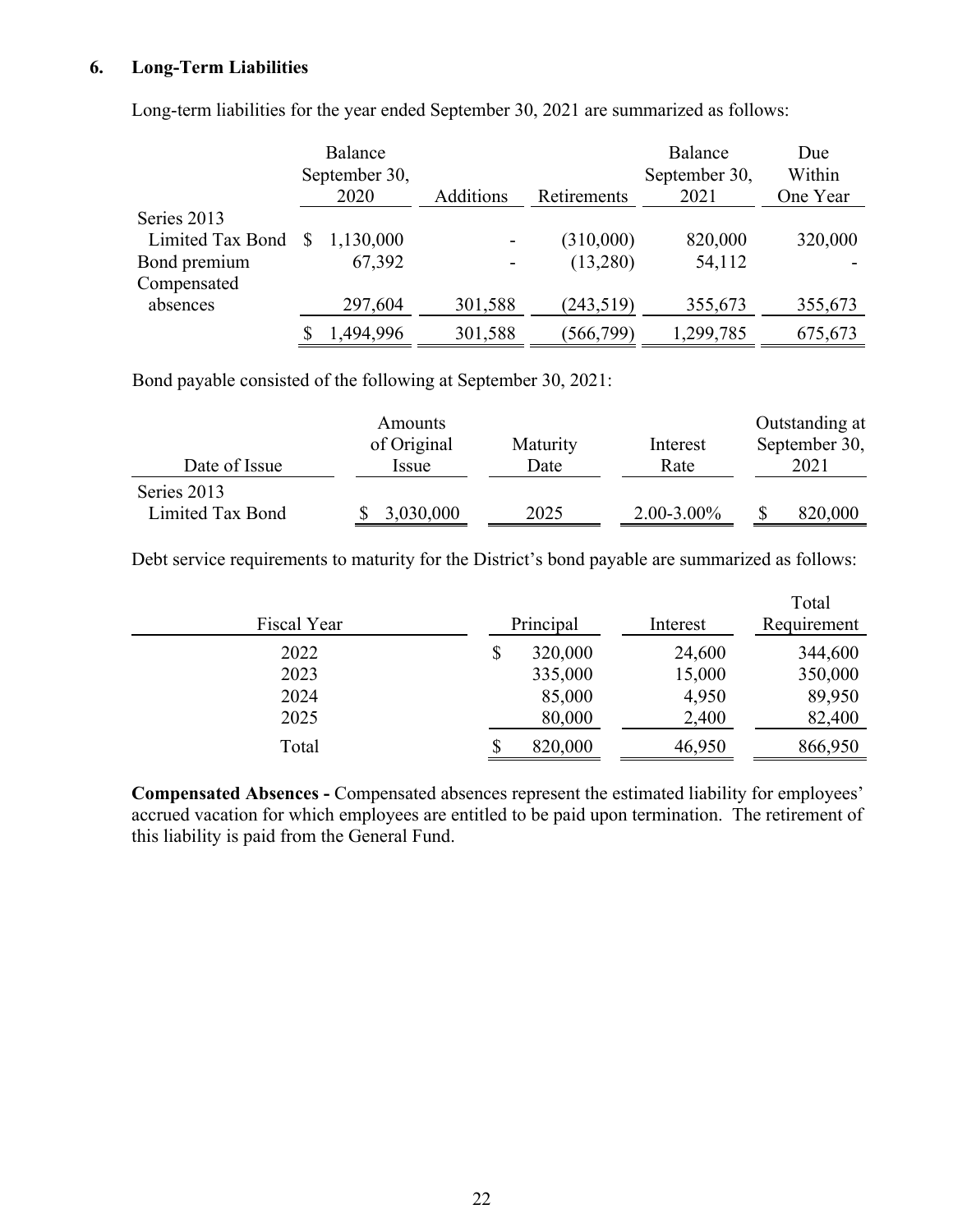## **7. Retirement Plans**

The District offers it employees two retirement plans (the "Plans") consistent with Internal Revenue Code Section 457(a) and 401(a). After the required minimum level of service requirements have been met, all eligible employees can join the Plans. The employees are immediately vested in personally contributed amounts. The Plans' funds are available to the employee at termination, retirement, death, loan, or unforeseeable emergency as allowed by the Plans' documents. The District contributes \$2 for every \$1 of employee contributions up to a maximum of 7% of employee compensation. Employees are fully vested in employer contributions to the Plans on their behalf after a predetermined number of years of service. The specific requirements of each plan are as defined in the District's Plan documents. During the year ended September 30, 2021, the District made contributions of \$774,376 to the Plans.

### **8. Fund Balance**

The District complies with GASB Statement No. 54, *Fund Balance Reporting and Governmental Fund Type Definitions*, which establishes fund balance classifications that comprise a hierarchy based primarily on the extent to which a government is bound to observe constraints imposed upon the use of the resources reported in governmental funds. Those fund balance classifications are described below.

Nonspendable **-** Amounts that cannot be spent because they are either not in a spendable form or are legally or contractually required to be maintained intact.

Restricted **-** Amounts that can be spent only for specific purposes because of constraints imposed by external providers, or imposed by constitutional provisions or enabling legislation.

Committed **-** Amounts that can only be used for specific purposes pursuant to approval by formal action by the Board.

Assigned **-** For the General Fund, amounts that are appropriated by the Board or Board designee that are to be used for specific purposes. For all other governmental funds, any remaining positive amounts not previously classified as nonspendable, restricted or committed.

Unassigned **-** Amounts that are available for any purpose; these amounts can be reported only in the District's General Fund.

The detail of the fund balance is included in the Governmental Funds Balance Sheet on page 10.

Fund balance of the District may be committed for a specific purpose by formal action of the Board, the District's highest level of decision-making authority. Commitments may be established, modified, or rescinded only through a resolution approved by the Board. The Board maintains the authority to assign fund balance for a specific purpose.

In circumstances where an expenditure is to be made for a purpose for which amounts are available in multiple fund balance classifications, the order in which resources will be expended is as follows: restricted fund balance, committed fund balance, assigned fund balance, and lastly, unassigned fund balance.